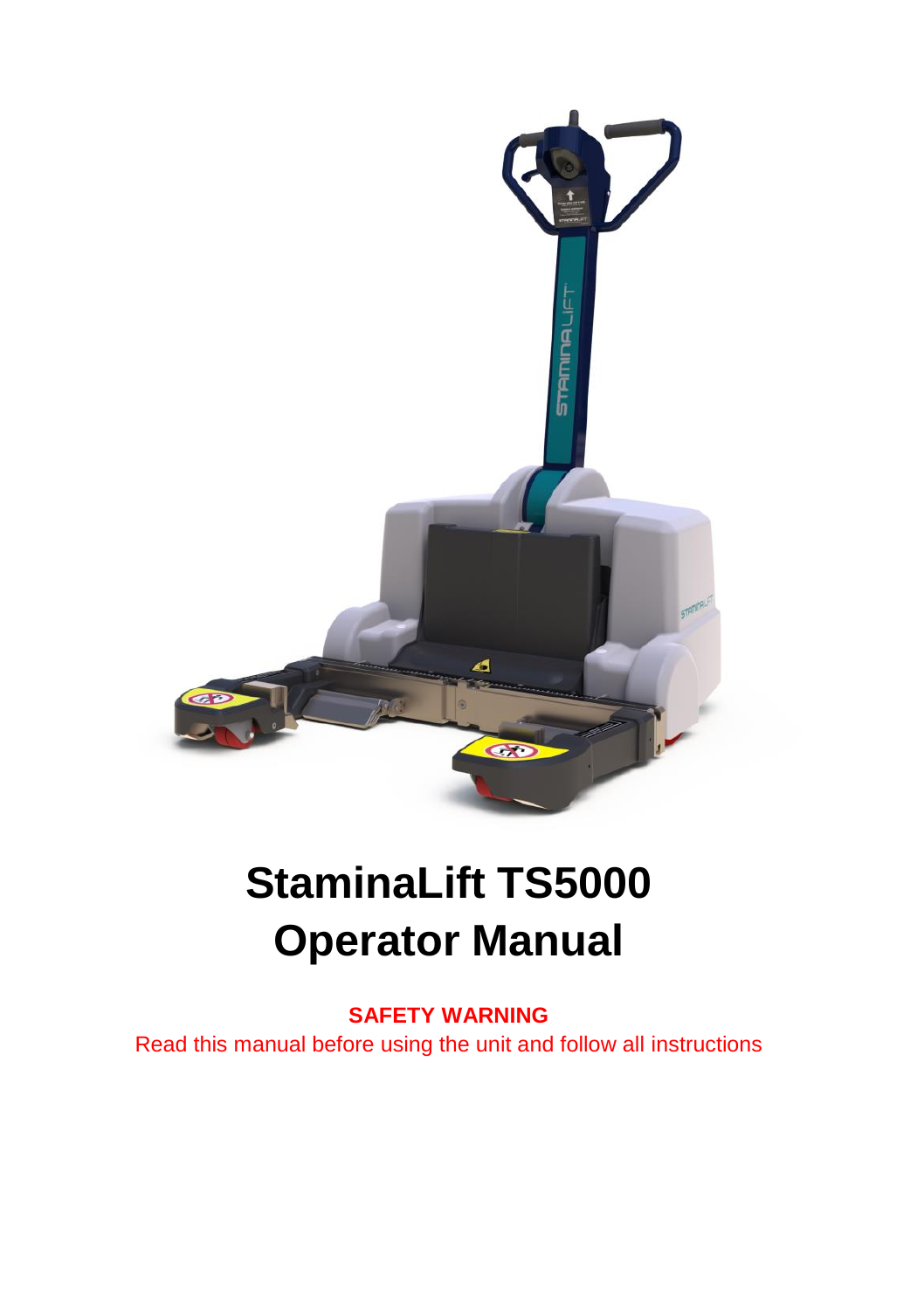Congratulations on the purchase of your new StaminaLift TS5000. Please direct any queries to your nearest authorized StaminaLift service agent quoting the details below:

|                       | <b>Agent Details</b>                                                                                                    |
|-----------------------|-------------------------------------------------------------------------------------------------------------------------|
| Agent Name:           |                                                                                                                         |
| Agent Address:        |                                                                                                                         |
| Town/Suburb           | <u> 1980 - Jan Sterling and Sterling and Sterling and Sterling and Sterling and Sterling and Sterling and Sterling</u>  |
| State:                |                                                                                                                         |
| Postcode:             |                                                                                                                         |
| <b>Contact Phone:</b> | the control of the control of the control of the control of the control of the control of the control of the control of |
|                       | <b>Unit Details</b>                                                                                                     |
| Unit Serial Number:   |                                                                                                                         |
| Unit Model Number:    |                                                                                                                         |
| <b>Customer Name:</b> |                                                                                                                         |
| Date Commissioned:    |                                                                                                                         |

Alternatively, visit our website at: www.staminalift.com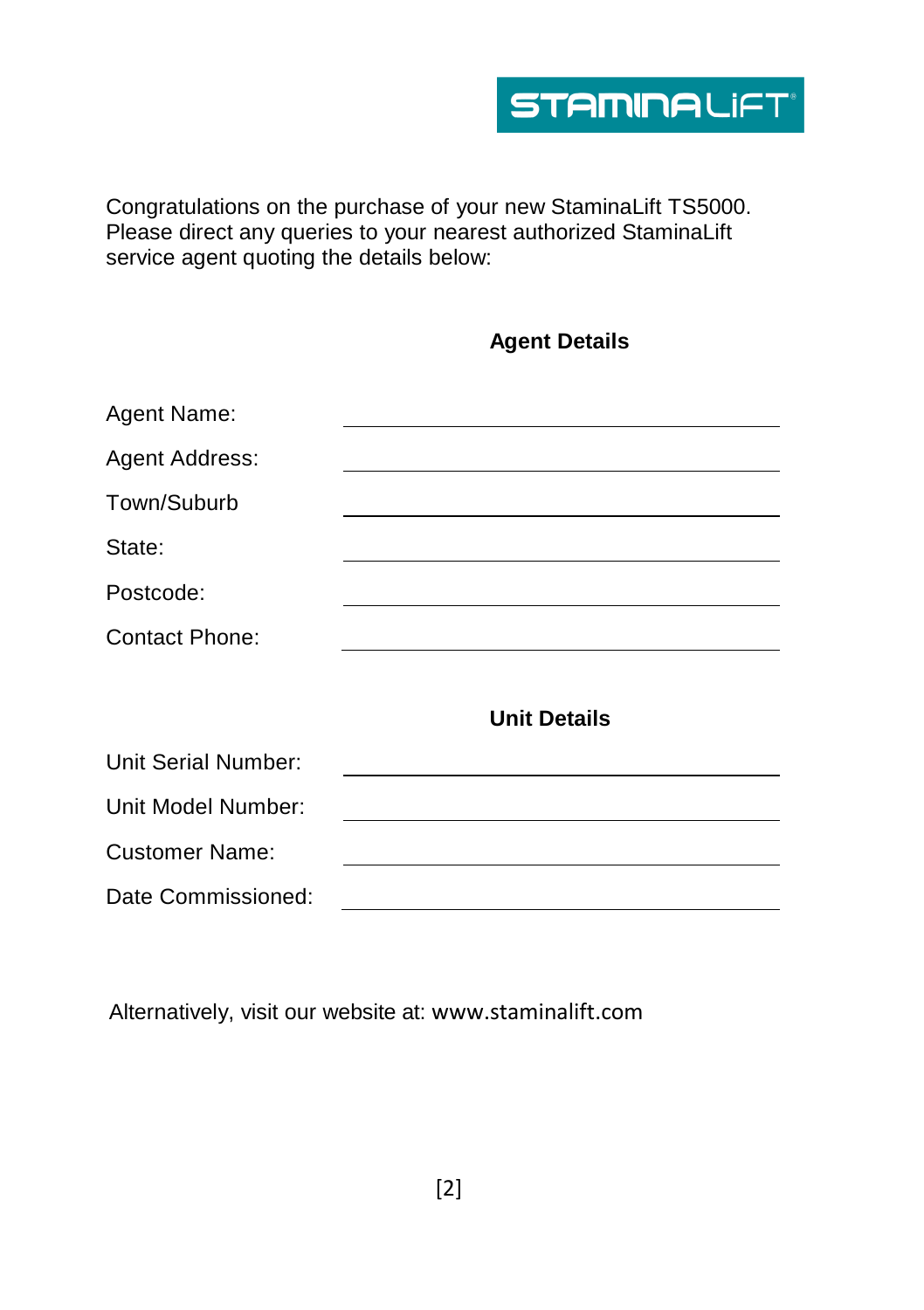

The information in this manual is current at time of printing. Under the Company's policy of continual product improvement, product specifications may change without notice.

#### **Current Version – Issue E – 13/06/2013**



StaminaLift International Ltd 30A Folland Avenue Northfield SA 5085 ABN: 26 143 984 758

**REF**: StaminaLift TS5000 D003-A0003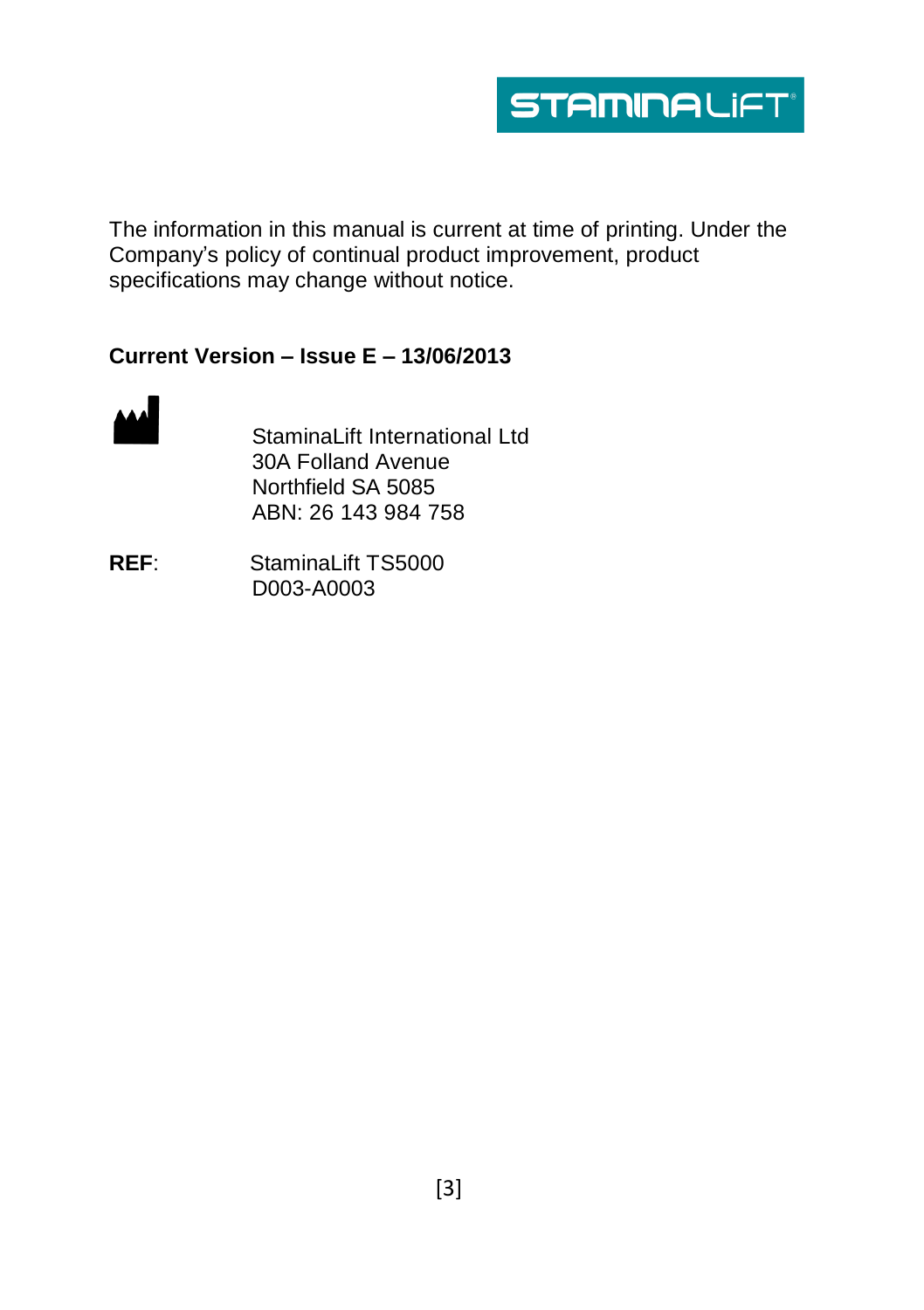# **Table of Contents**

| $\mathbf 1$    |                                               |
|----------------|-----------------------------------------------|
| 1.1.           |                                               |
| 1.2.           |                                               |
| 1.3.           |                                               |
| 1.4.           |                                               |
| 2.             |                                               |
| 2.1.           |                                               |
| 2.2.           |                                               |
| 2.3.           |                                               |
| 2.4.           |                                               |
| 2.5.           |                                               |
| 2.6.           |                                               |
| 2.7.           |                                               |
| 2.8.           |                                               |
| 3 <sub>l</sub> |                                               |
| 3.1.           |                                               |
| 3.2.           |                                               |
| 3.3.           | Adjust Jaws to suit different sized wheels 25 |
| 3.4.           |                                               |
| 3.5.           | Moving Bed/Patient Combinations Over 500kg27  |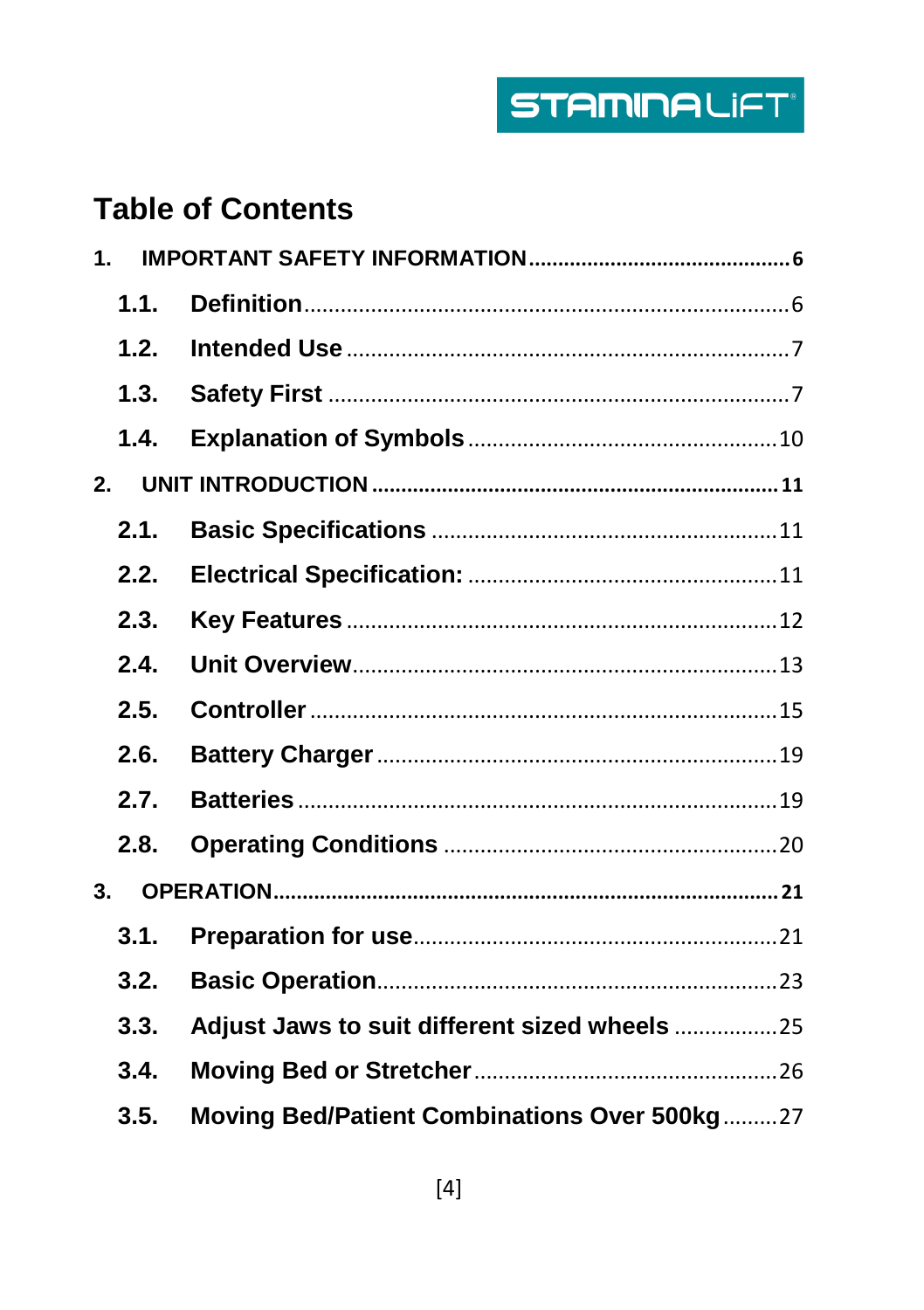# **STAMINALIFT**

|    | 3.6. |  |
|----|------|--|
|    | 3.7. |  |
|    | 3.8. |  |
|    | 3.9. |  |
|    | 4.   |  |
|    | 4.1. |  |
|    | 4.2. |  |
|    | 4.3. |  |
|    | 4.4. |  |
|    | 4.5. |  |
|    | 4.6. |  |
|    | 4.7. |  |
| 5. |      |  |
| 6. |      |  |
|    | 6.1. |  |
|    | 6.2. |  |
|    | 6.3. |  |
|    | 6.4. |  |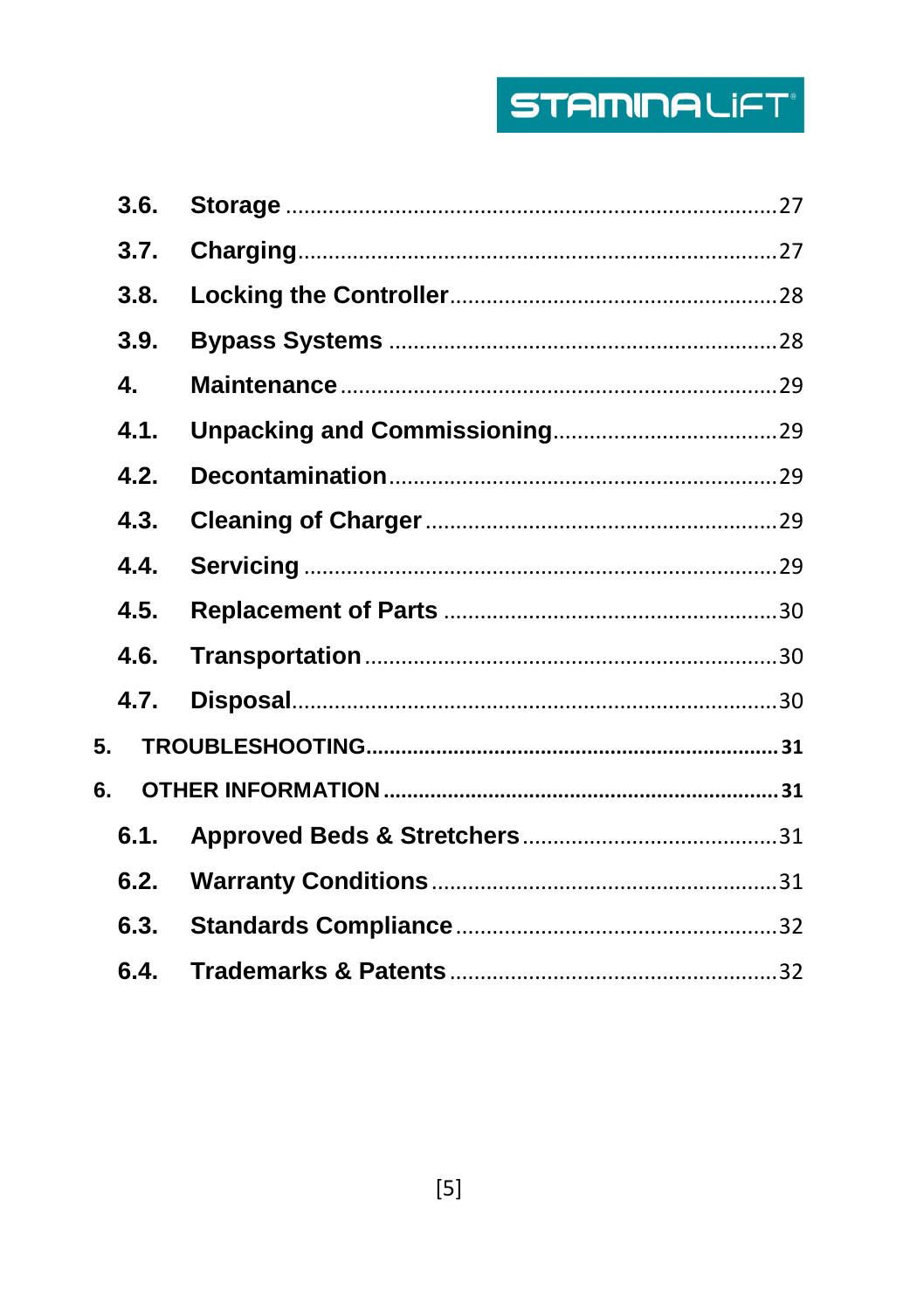# <span id="page-5-0"></span>**1. Important Safety Information**

#### <span id="page-5-1"></span>**1.1. Definition**

This document contains important information relating to the safe and correct operation and maintenance of your TS5000 Transfer System. When reading this document, please be aware of the following definitions and conventions:



This symbol indicates useful or important information to be noted.



This symbol indicates important safety related information. Failure to comply with this information may result in personal injury.

- **Company:** refers to StaminaLift International Ltd 30A Folland Ave Northfield SA 5085 ABN: 26 143 984 758
- Unit: refers to the TS5000 Transfer System
- **Agent:** refers to a person or organisation authorised by the Company to carry out training and servicing of the unit.
- **Manual:** refers to this document and the associated training carried out by an Agent.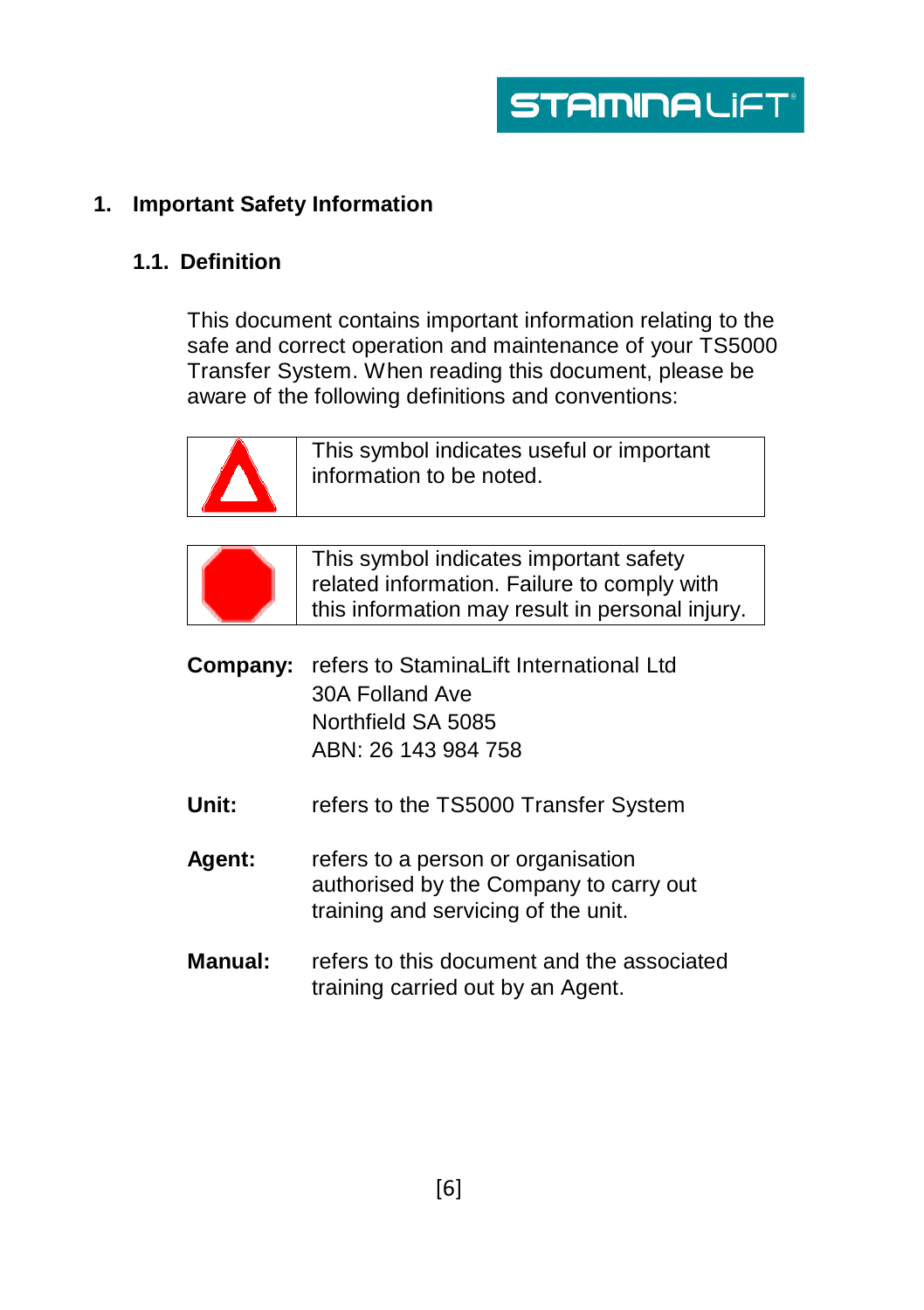#### <span id="page-6-0"></span>**1.2. Intended Use**

The StaminaLift TS5000 is a transporting device that effectively and efficiently moves heavy wheeled objects such as hospital beds, trolleys and stretchers. The StaminaLift TS5000 is specifically designed for the transportation of beds and stretchers with a patient over smooth even floors within hospitals.

#### <span id="page-6-1"></span>**1.3. Safety First**

The Unit must only be operated by persons who have been trained to use it by an Agent or accredited trained staff, and who have read and understood this manual.



WARNING : Failure to use the Unit in accordance with this Manual may result in personal injury or damage to property, and will invalidate the Unit's warranty (refer to Section 6.2).

To ensure safe use, **always**:

- Use the Unit in the environmental conditions specified in Section 2.8.
- Operate the Unit in accordance with Section 3.
- Charge the Unit in accordance with Section 3.6.
- Clean and Decontaminate the Unit in accordance with Section 4.2.
- Dispose of components in accordance with Section 4.7.
- Wear closed shoes when operating the Unit.
- Keep hands and feet clear of the wheels.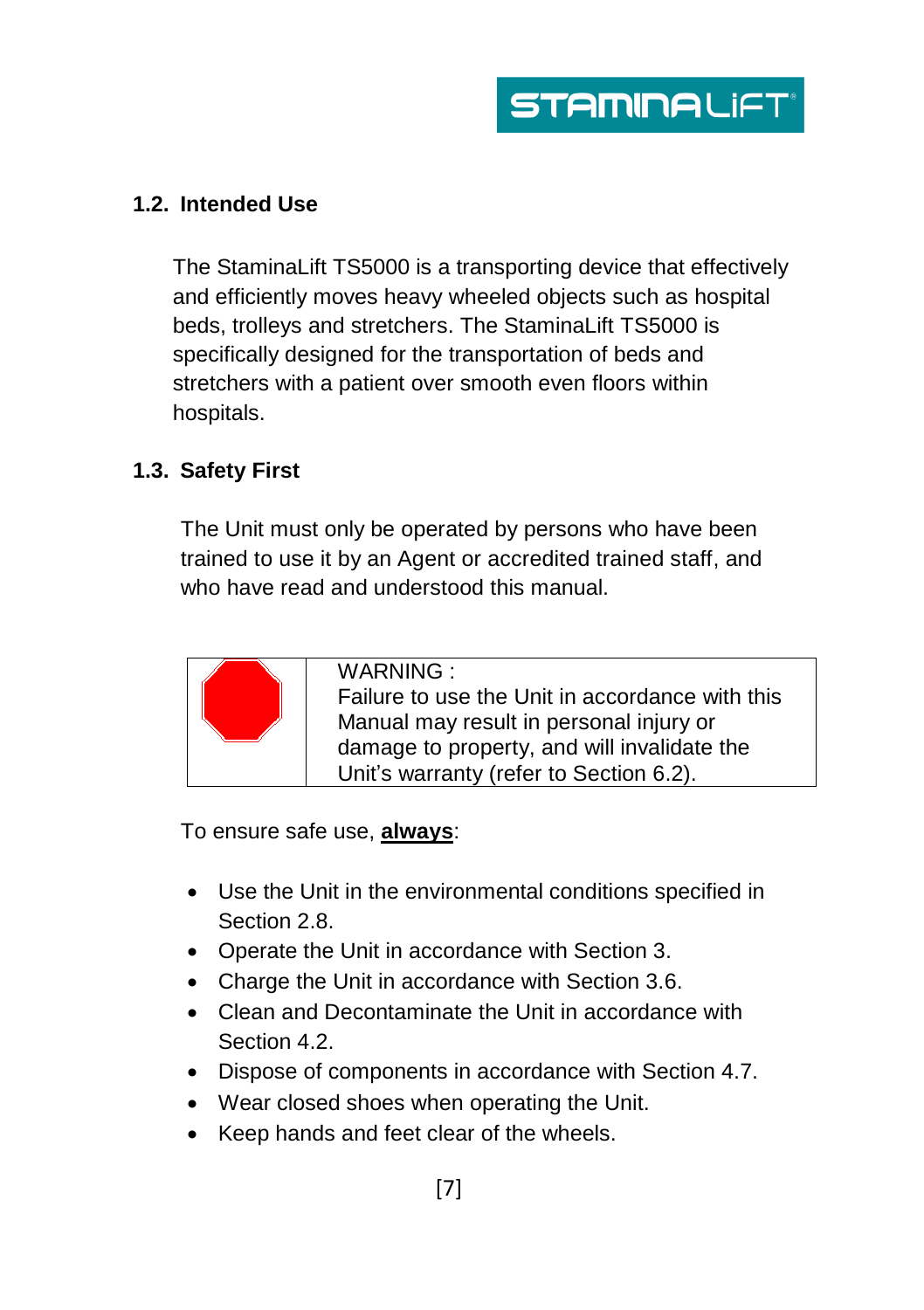# **STAMINALIFT**®

- Keep hands and fingers clear of the lifting mechanism.
- Only use accessories approved for the unit by the Company.
- Read, understand and follow all instructions provided with the approved accessory.
- Have an assistant quide the bed/stretcher when working in tight spaces or when the patient needs extra care during transportation.
- Beware of the danger of crushing persons between the unit and walls when in drive mode
- Lift/lower the bed/stretcher carefully to avoid jarring the patient.
- Use the correct Battery Charger supplied with the Unit, specified in Section 2.5.
- Only connect Charger to a mains supply socket with protective earth.
- Park the Unit in an area where it cannot cause a hazard (e.g. tripping).
- Always approach a slope with the Transfer System/Bed combination oriented parallel to the direction of the slope

To prevent injury, **never:**

- Operate the Unit whilst under the influence of drugs or alcohol.
- Operate the Unit without the protective guards attached and the safety devices connected.
- Use the Unit as a toy; e.g. by riding on it or allowing others to ride on it.
- Expose the Unit to rain, moisture or other liquids.
- Place containers filled with liquids on to the Unit.
- Expose the Unit to excessive heat or naked flames.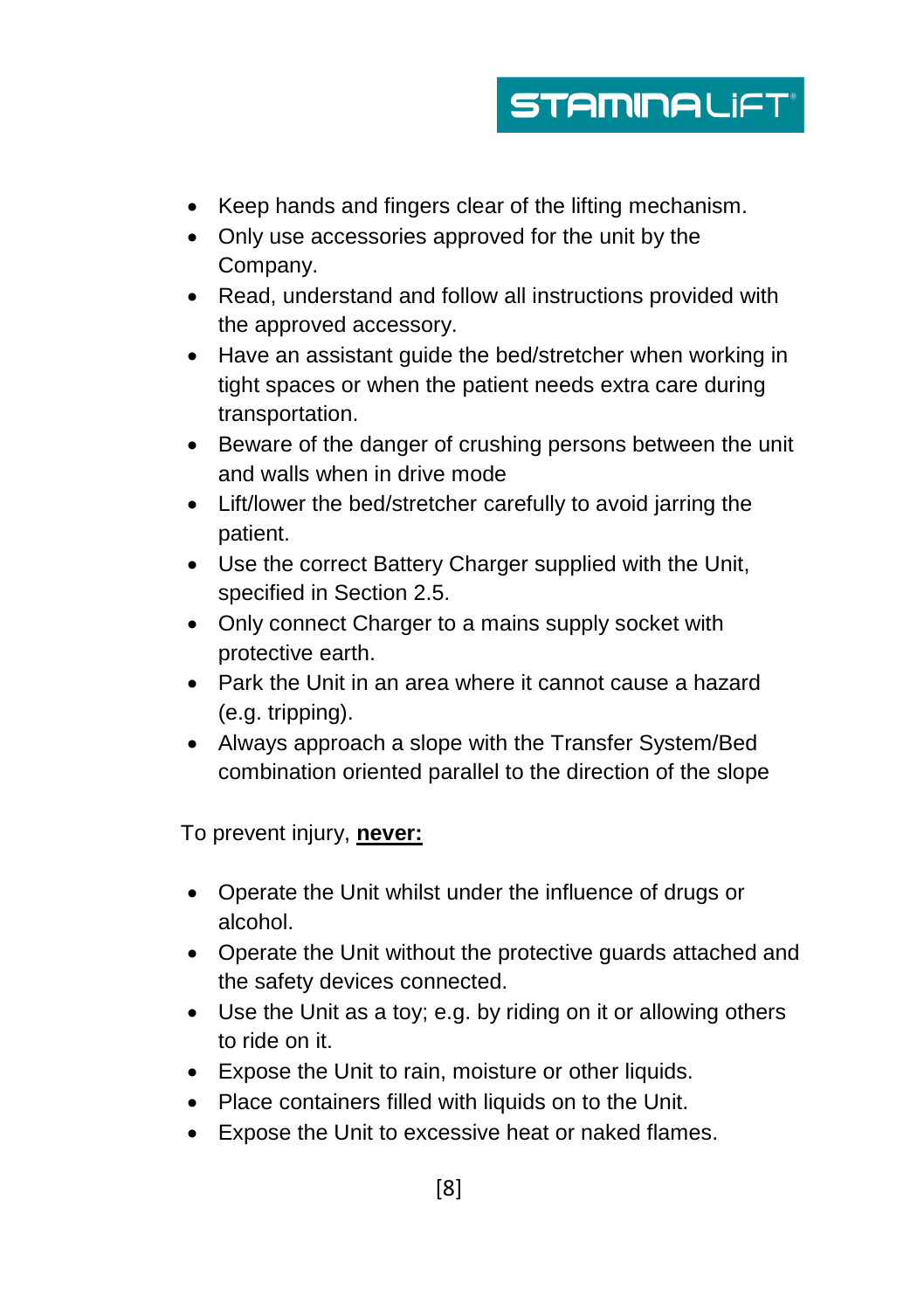# **STAMINALIFT**

- Place heavy items on the Unit other than hospital beds/stretchers.
- Let anything fall into the interior of the Unit
- Attempt to repair the product by yourself. All servicing must be done by an Agent in accordance with Section 4.4.
- Attempt to manually handle or lift the Unit during assembly or normal operation. If the Unit cannot be moved under its own power enable the brake bypass or use the appropriate lifting equipment with a Safe Working Load of at least 175 kg.
- Operate the Unit in the vicinity (less than 25 cm) of anaesthetic gases.
- Operate the Unit in an oxygen-rich environment.
- Attempt to lift items in excess of the maximum safe working load of the lift mechanism (300kg)
- Lower and release a bed/stretcher while on a slope.
- Attempt to move objects in excess of 600kg.
- Leave the Unit unattended in an area accessible to untrained persons.
- Leave the Unit unattended while attached to a bed/stretcher.
- Attempt to charge the Unit with another Battery Charger (other than the one supplied with the Unit), or attempt to use the supplied Battery Charger to charge any device other than the Unit.

Note: Do not attempt to move bed/patent combinations in excess of 500kg without assistance – Refer to Section 3.5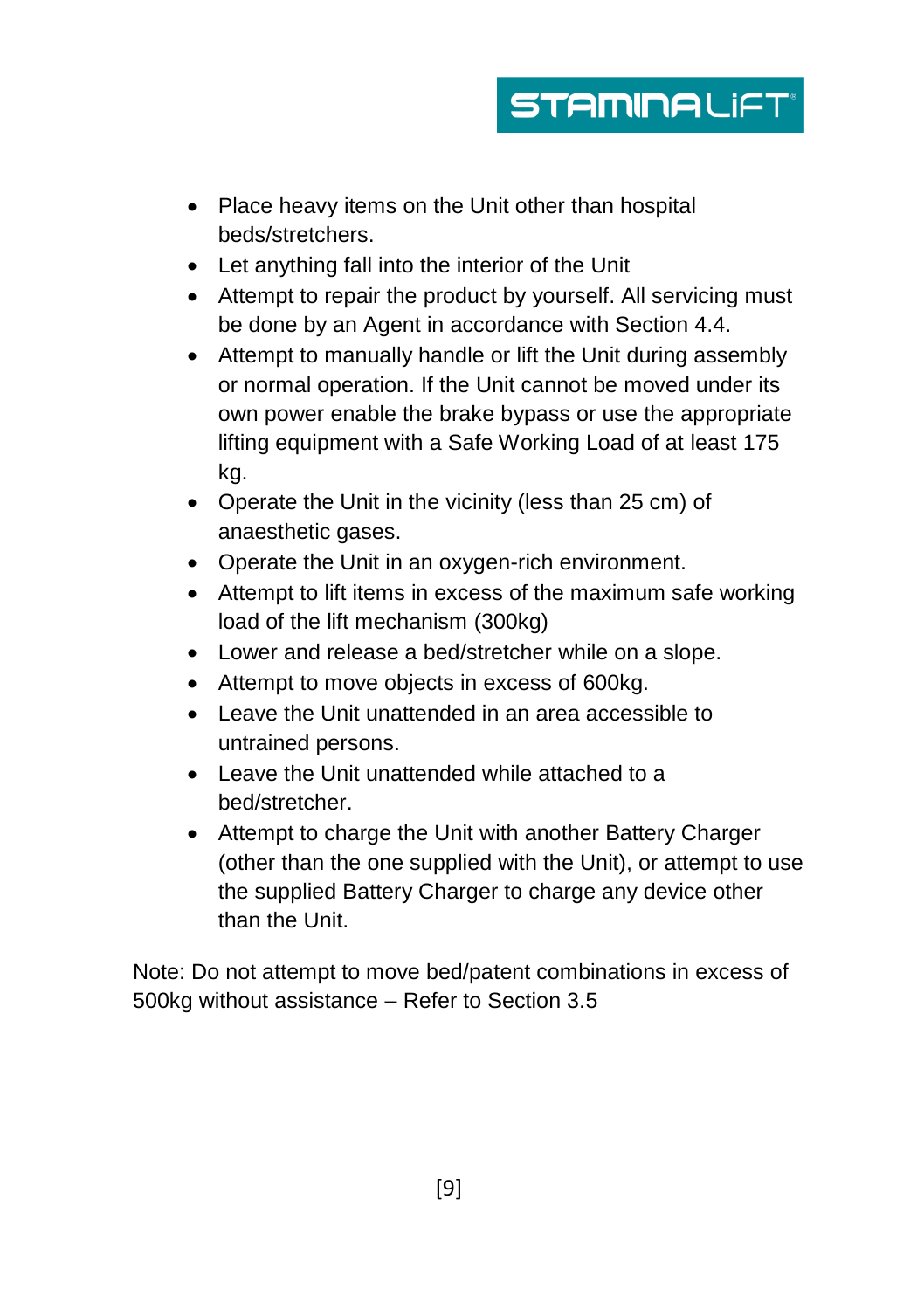# <span id="page-9-0"></span>**1.4. Explanation of Symbols**

The following symbols are used on the Unit:

| <b>Symbol</b> | <b>Description</b>                                                                                    |
|---------------|-------------------------------------------------------------------------------------------------------|
|               | No stepping on surface.                                                                               |
|               | Warning – Crushing of Hands in this<br>area                                                           |
|               | Refer to service/operator's<br>manual.                                                                |
|               | Unit On/Off button, See<br>section 2.4 for instructions.                                              |
|               | Drive and Lift Toggle Button. See<br>section 2.4 for instructions.                                    |
|               | Horn Button. See section 2.4 for<br>instructions.                                                     |
|               | Jaw Width Toggle. Toggle toward<br>operator to close jaws, toggle away<br>from operator to open jaws. |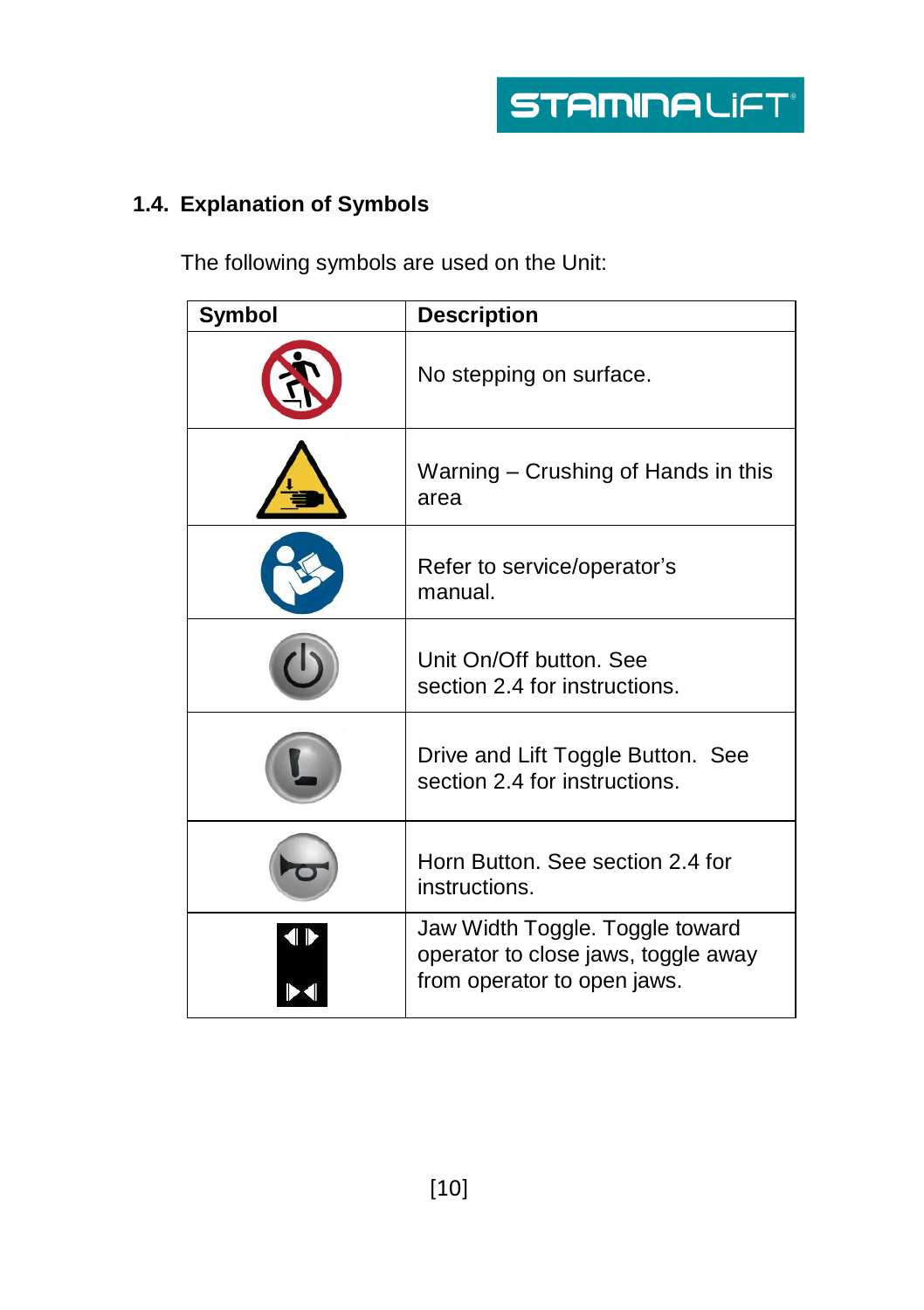**STAMINALIFT** 

# <span id="page-10-0"></span>**2. Unit Introduction**

# <span id="page-10-1"></span>**2.1. Basic Specifications**

- Safe Lifting Load: 300kg.
- Safe Moving Load: 600kg.
- Duty Cycle:
	- o Drive Mode: Continuous.
	- o Lift Mode: 5% Max 1min. on, 19mins. off
- Classification:
	- o Internally Powered Medical Electrical Equipment (normal operation).
	- o Class 1 Medical Electrical Equipment (during charging).
- Device Life: 7 to 10 years depending on usage and servicing
- The TS5000 is not rated for use at high altitude (>2000m)
- $\bullet$  IP21

#### <span id="page-10-2"></span>**2.2. Electrical Specification:**

Normal Operation:

- $\bullet$  24 $\pm$ 6V DC
- 78A max (<10s @ 20°C initial) 60A nominal
- 18A cont. (@ 20°C ambient) 15A nominal

Charging:

- 115V/230V AC selectable
- Current: 5.5A Max
- $-47-63Hz$
- 300W Max.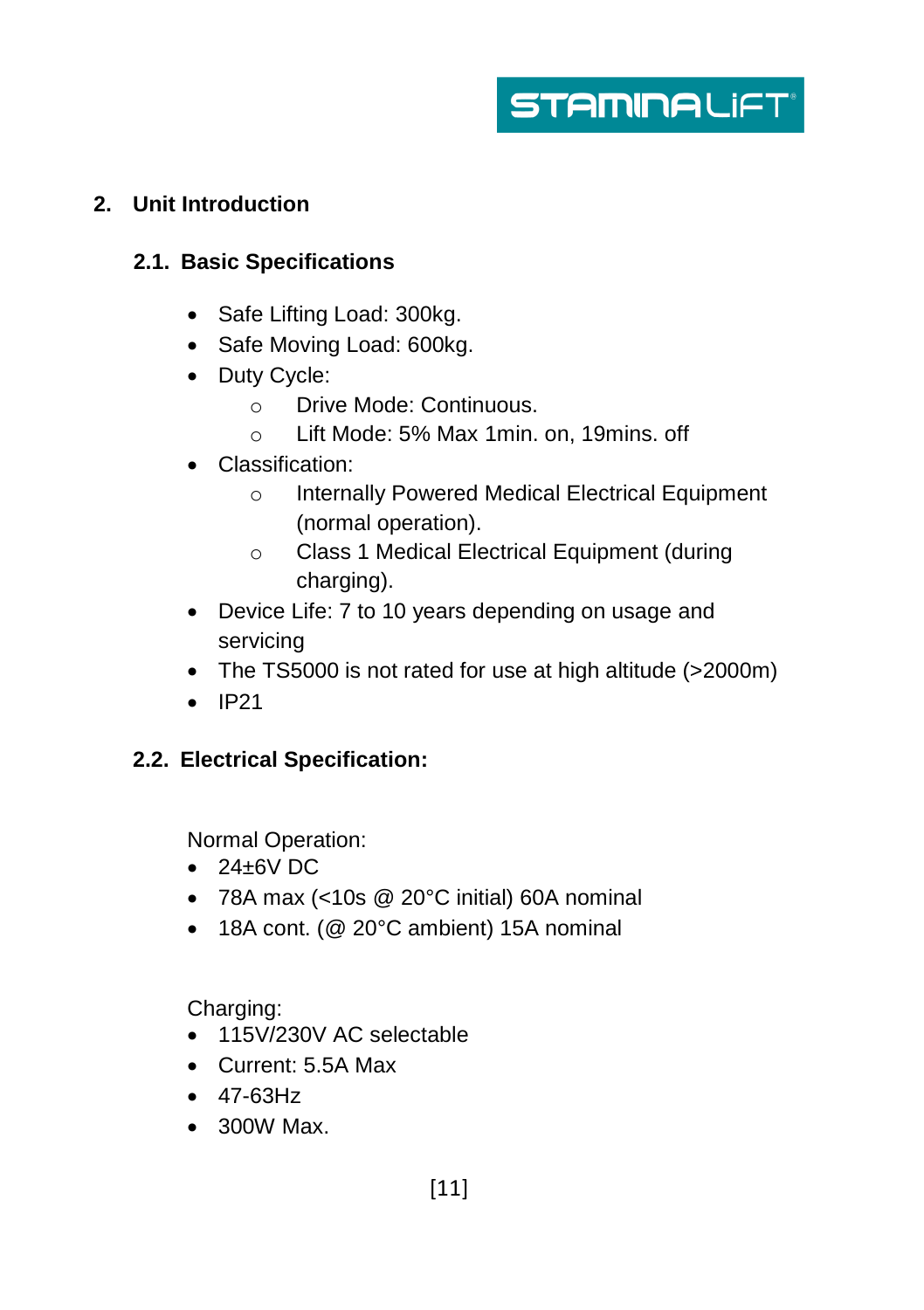# <span id="page-11-0"></span>**2.3. Key Features**

The Unit is a self-propelled device designed to move hospital beds/stretchers under the control of a trained operator. Other hospital equipment may be moved with the use of approved accessories. The Unit has a number of key features which make moving hospital beds and stretchers faster, easier, and ergonomically safer than manual moving methods, including:

- $\bullet$  Simple operation a single joystick controls forward, reverse, turning and lifting movements.
- Smooth start and stop functions.
- No user calibration required before use. All settings are factory set.
- An adjustable handle column for operator comfort.
- Jaws that attach to the castor wheels of the bed/stretcher to prevent inadvertent disengagement.
- Compact dimensions to allow access into standard elevators.
- Automatic brakes that eliminate the possibility of freewheeling.
- Non-marking wheels to prevent damage to floor surfaces.
- Jaw Release bypass features (lower / open).
- Brake Release bypass feature.
- Suits bed/stretcher wheel diameters ranging from 125mm to 200mm.
- Suits bed/stretcher wheel tracks with outside to outside measurement ranging from 550mm to 840mm.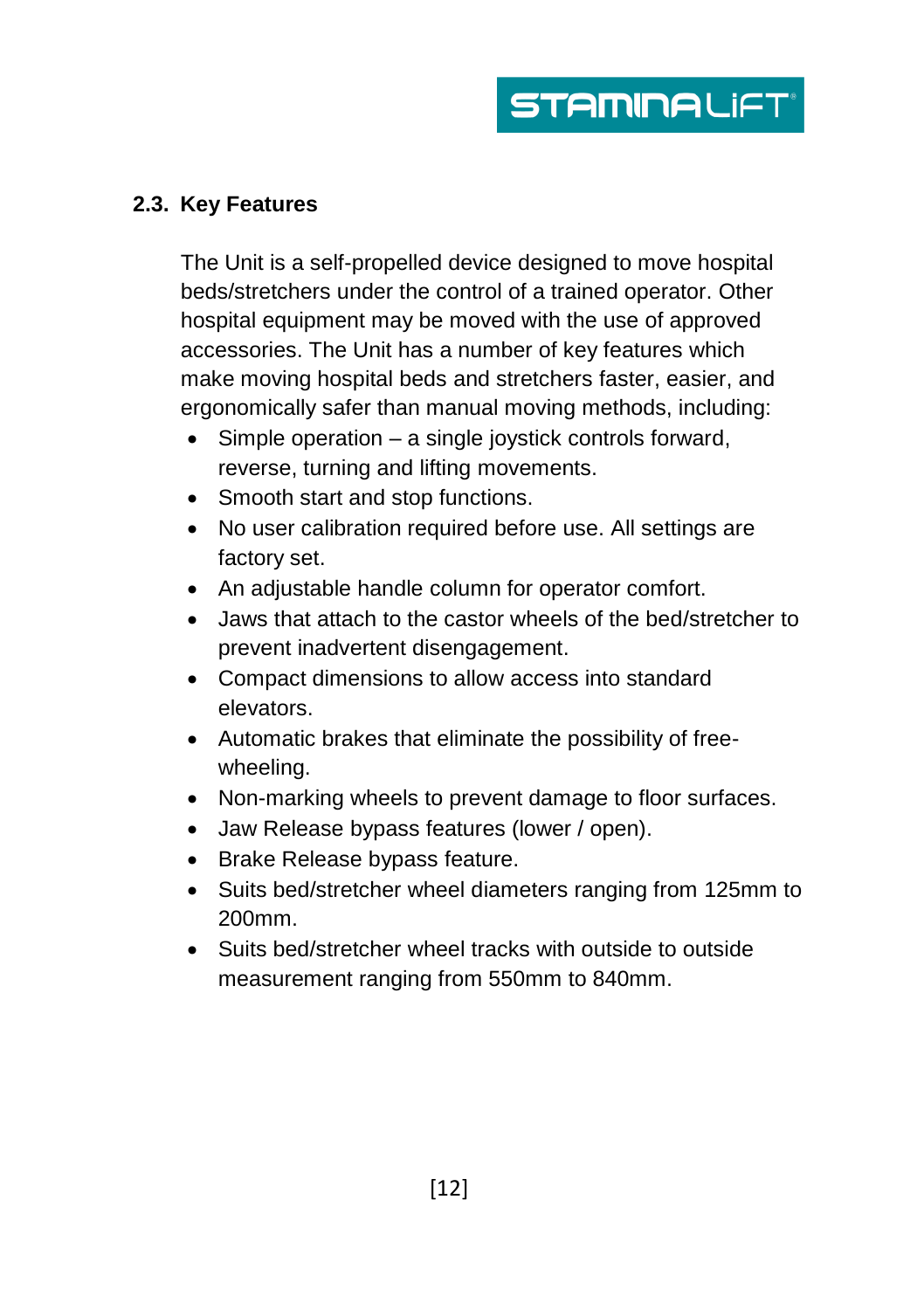# <span id="page-12-0"></span>**2.4. Unit Overview**

| <b>Component</b> | <b>Description</b>                                                                                                                                                 |
|------------------|--------------------------------------------------------------------------------------------------------------------------------------------------------------------|
| Chassis          | Contains all the equipment required<br>to move the Unit, including wheels,<br>batteries, motors, gearboxes and<br>brakes.                                          |
| Lift Mechanism   | Raises and lowers the bed/stretcher<br>being moved by the Unit.                                                                                                    |
| Jaw Mechanism    | Attaches to bed/stretcher wheels<br>to prevent disengagement from<br>the Unit during movement. It is<br>adjustable to be compatible with<br>different sized wheels |
| Handle           | Provides ergonomic access to the<br>Control Assembly.                                                                                                              |
| Control Assembly | Allows the operator to control the Unit.                                                                                                                           |

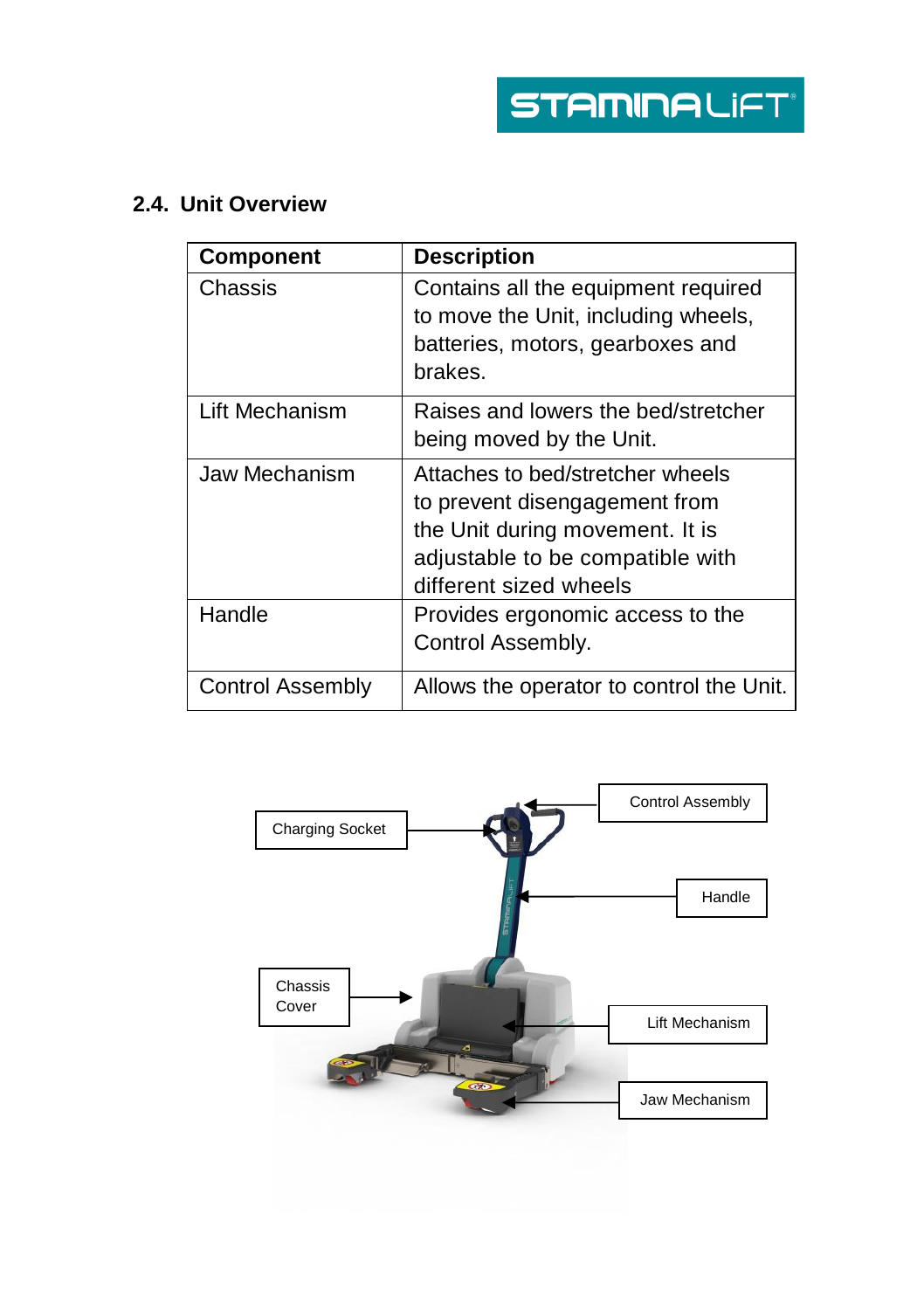| <b>Component</b>             | <b>Description</b>                                                                                                                                                                                                       |
|------------------------------|--------------------------------------------------------------------------------------------------------------------------------------------------------------------------------------------------------------------------|
| Handle Adjustment Lever      | Raises and lowers the handle.                                                                                                                                                                                            |
| Jaw Height Indicator         | Illuminates red when the Jaw<br>is lowered and ready to attach<br>to a bed/stretcher.<br>Illuminates green when Jaw is<br>raised above the ground and<br>is safe to drive (with or without<br>a bed/stretcher attached.) |
| <b>Emergency Stop Button</b> | Stops move and lift functions.                                                                                                                                                                                           |
| (when engaged)               | Activates bypass functions                                                                                                                                                                                               |
| Bypass System - Lower        | Lows jaws to release bed in                                                                                                                                                                                              |
| Jaws (Refer 3.8)             | case of controller failure                                                                                                                                                                                               |
| Bypass System - Open         | Opens jaws to release bed in                                                                                                                                                                                             |
| Jaws (Refer 3.8)             | case of controller failure                                                                                                                                                                                               |

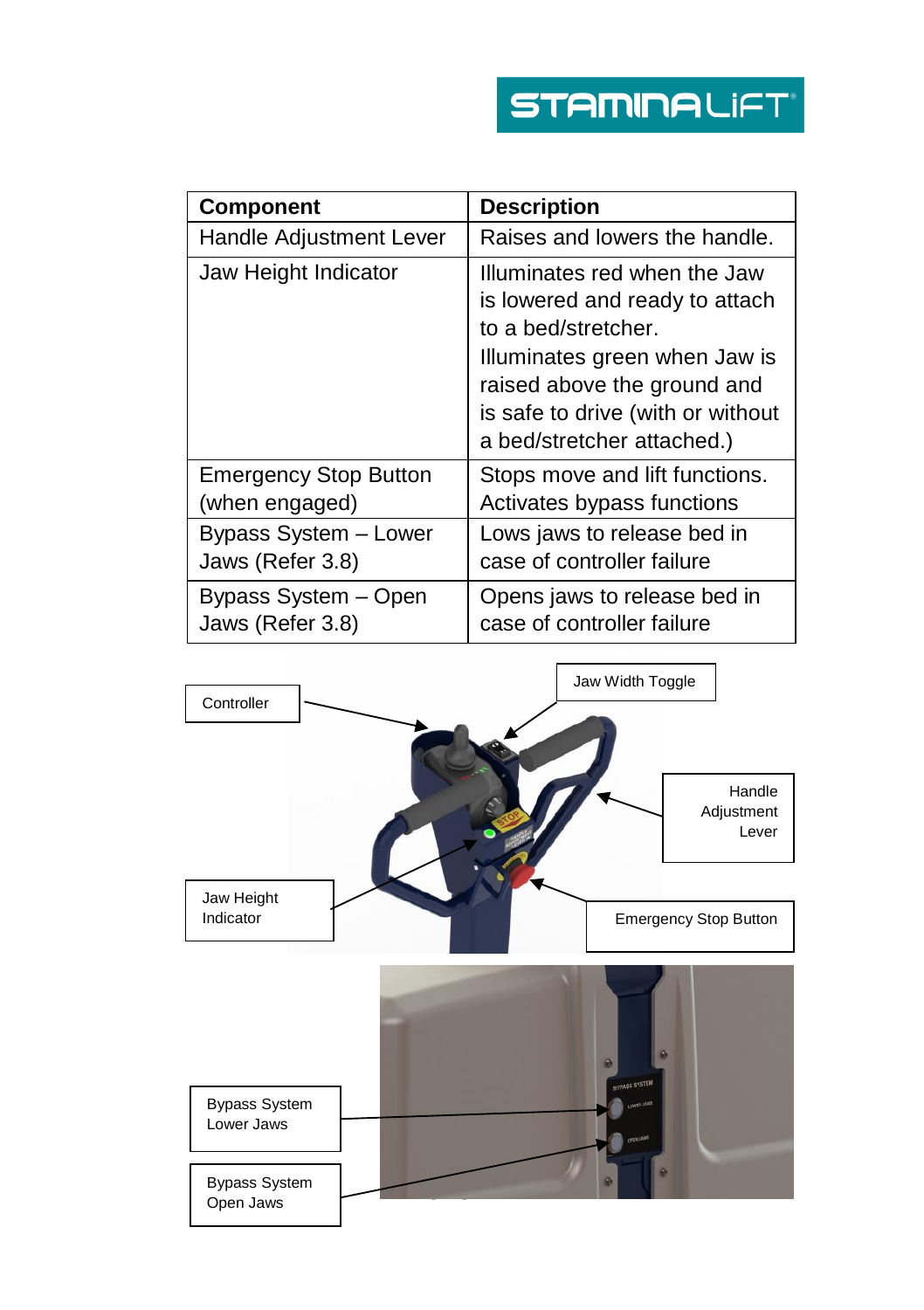# <span id="page-14-0"></span>**2.5. Controller**

| <b>Component</b>             | <b>Description</b>                                                                                                                                                                                                                                         |
|------------------------------|------------------------------------------------------------------------------------------------------------------------------------------------------------------------------------------------------------------------------------------------------------|
| On/Off                       | Press to turn Controller on. All LED's<br>on the Information Gauge will light up<br>briefly, and then indicate the current<br>battery charge (see below). Press again<br>to turn off. All LED's will turn off.                                             |
| Drive and Lift<br>Toggle     | By default the Unit starts up in Drive<br>(allowing operator to move the Unit). To<br>switch to Lift Mode (to operate the Lift<br>Mechanism) press this button once. To<br>return to Drive Mode press the button<br>again.                                 |
| Horn Button                  | Press to warn others of the Unit's<br>approach                                                                                                                                                                                                             |
| Joystick<br>(Drive Mode)     | Push the Joystick in the direction the<br>Unit should travel. The Joystick is<br>proportional; pushing it further from<br>centre will cause the Unit to increase<br>speed. When released the Joystick will<br>return to centre and automatically<br>stops. |
| Joystick<br>(Lift Mode)      | Push the Joystick forward (away from<br>operator) to raise the Lift Mechanism.<br>Pull the Joystick back (towards<br>operator) to lower the Lift Mechanism.                                                                                                |
| <b>Information Gauge</b>     | The LEDs provide feedback on the<br>status of the Unit (see below).                                                                                                                                                                                        |
| <b>Power Control</b><br>Knob | The Knob controls the maximum drive<br>power of the Unit. Turn it clockwise to<br>increase power and anti-clockwise to<br>decrease power.                                                                                                                  |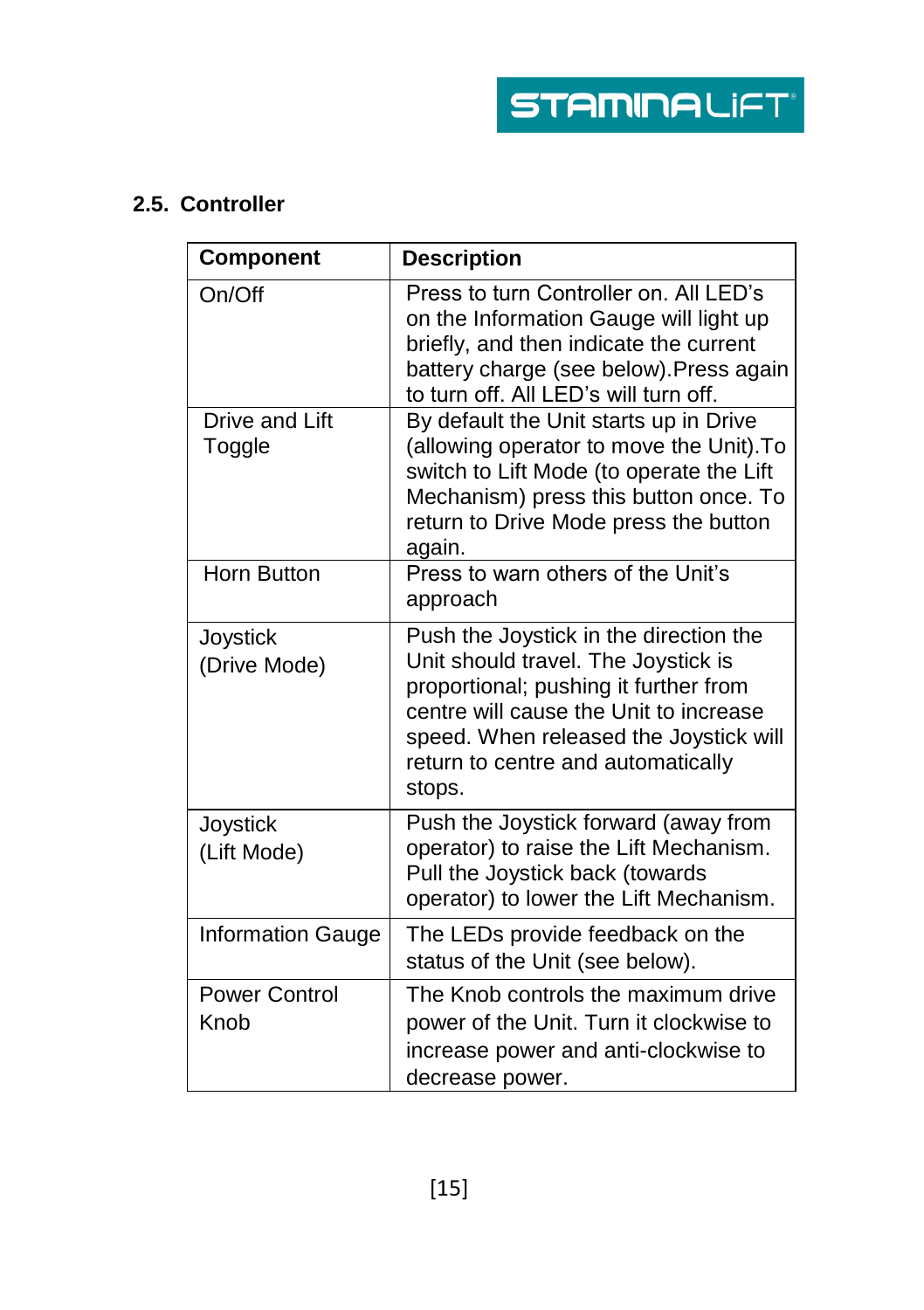# **STAMINALIFT**

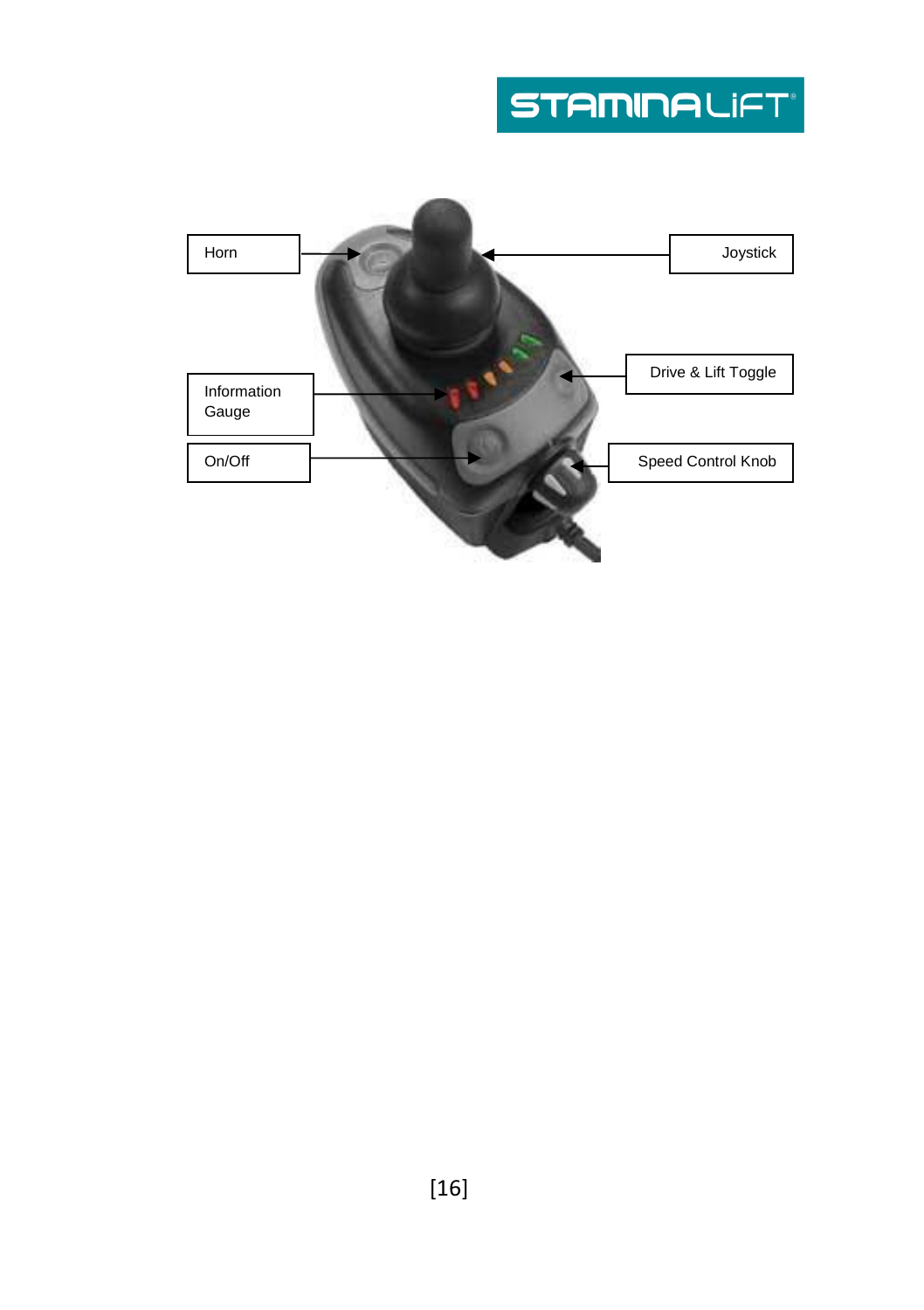| <b>Information Gauge</b> |                                       |
|--------------------------|---------------------------------------|
| <b>LED Status</b>        | <b>Meaning</b>                        |
|                          | Power is off. The Unit is             |
| 000000                   | programmed to automatically           |
|                          | power off if it has not been used for |
| All LEDs off             | 15 minutes.                           |
|                          | Power is on and batteries are fully   |
| $P_{P}$                  | charged.                              |
| All LEDs on steady       |                                       |
|                          | Power is on and batteries are         |
| 20000                    | moderately charged. Recharge          |
|                          | before undertaking a long trip.       |
| Red and amber LEDs       |                                       |
| on steady                |                                       |
|                          | Power is on and battery charge is     |
| 00000                    | low. Recharge as soon as possible.    |
| Red LEDs on steady       |                                       |
|                          | Battery charge is very low. Do not    |
| 200000                   | attempt to lift a bed/stretcher.      |
| Left red LED             | Recharge immediately.                 |
|                          |                                       |
|                          | The batteries are being charged.      |
| Left to right "chase"    |                                       |
| alternating with steady. |                                       |
|                          | The power was turned on while         |
|                          | the Joystick was not centered.        |
|                          | Release the Joystick back to the      |
|                          | centre position. Once all LEDs        |
|                          | are on steady the Unit can be         |
| LEDs flashing slowly     | used again.                           |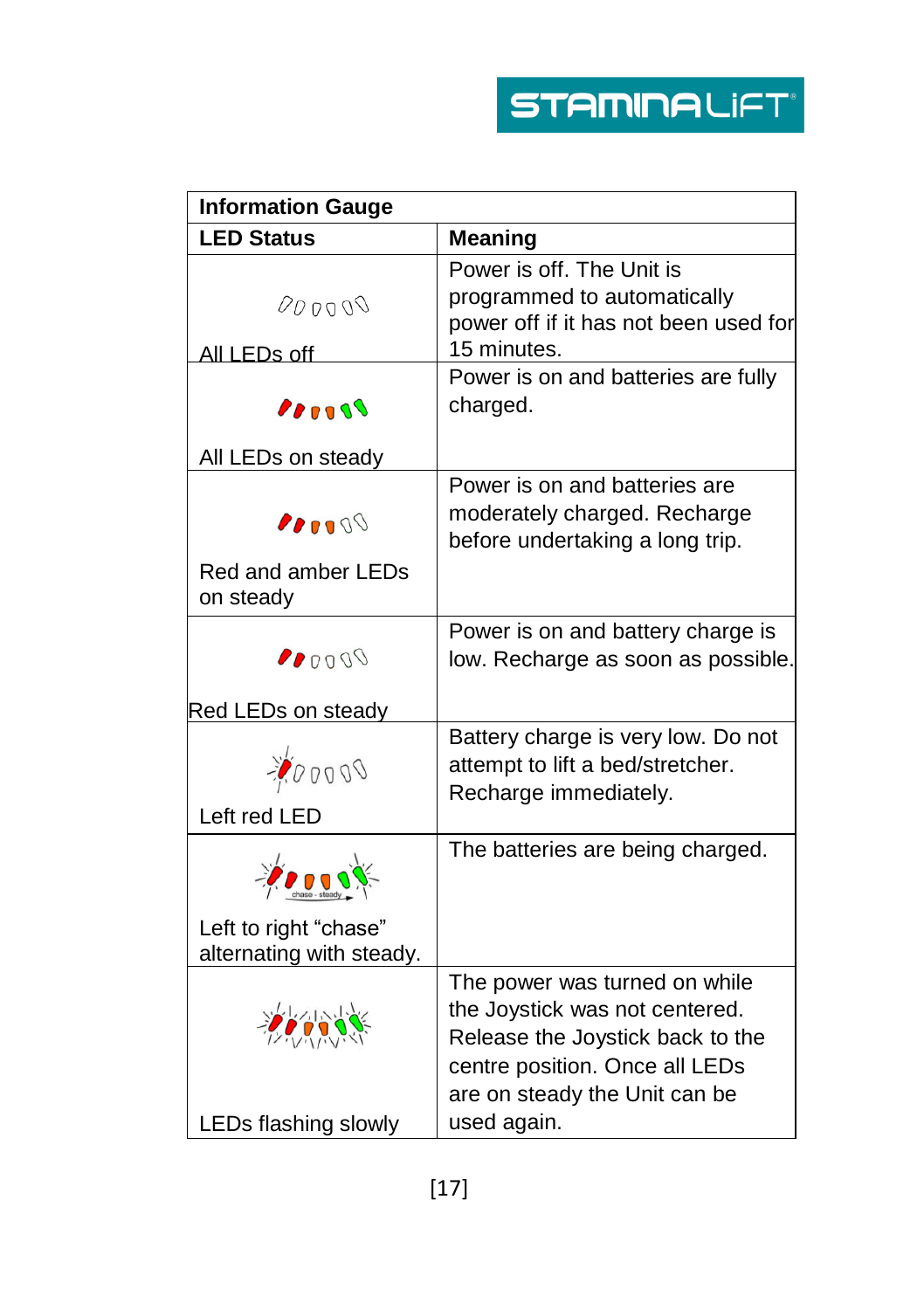| <b>LED Status</b>             | <b>Meaning</b>                      |
|-------------------------------|-------------------------------------|
|                               | Unit is in the Lift Mode. Press the |
| 000000                        | Drive and Lift Toggle to return to  |
|                               | Drive Mode.                         |
| Green LEDs flashing<br>slowly |                                     |
|                               | There is a fault with the Unit.     |
|                               | Report fault immediately so an      |
| 000000                        | Agent can rectify it. Follow your   |
|                               | organisation's procedures for       |
|                               | tagging the Unit as faulty.         |
| <b>Flashing amber LEDs</b>    |                                     |
|                               | Controller is Locked. Press the     |
|                               | Horn button twice in quick          |
|                               | succession. The LED's should        |
|                               | return to normal battery status     |
| Right to left "chase"         | pattern.                            |
|                               | There is a fault with the Unit.     |
| 省合                            | Report fault immediately so an      |
|                               | Agent can rectify it. Follow your   |
| LEDs flashing in              | organisation's procedures for       |
| sequence with a pause         | tagging the Unit as faulty.         |
| then repeating                |                                     |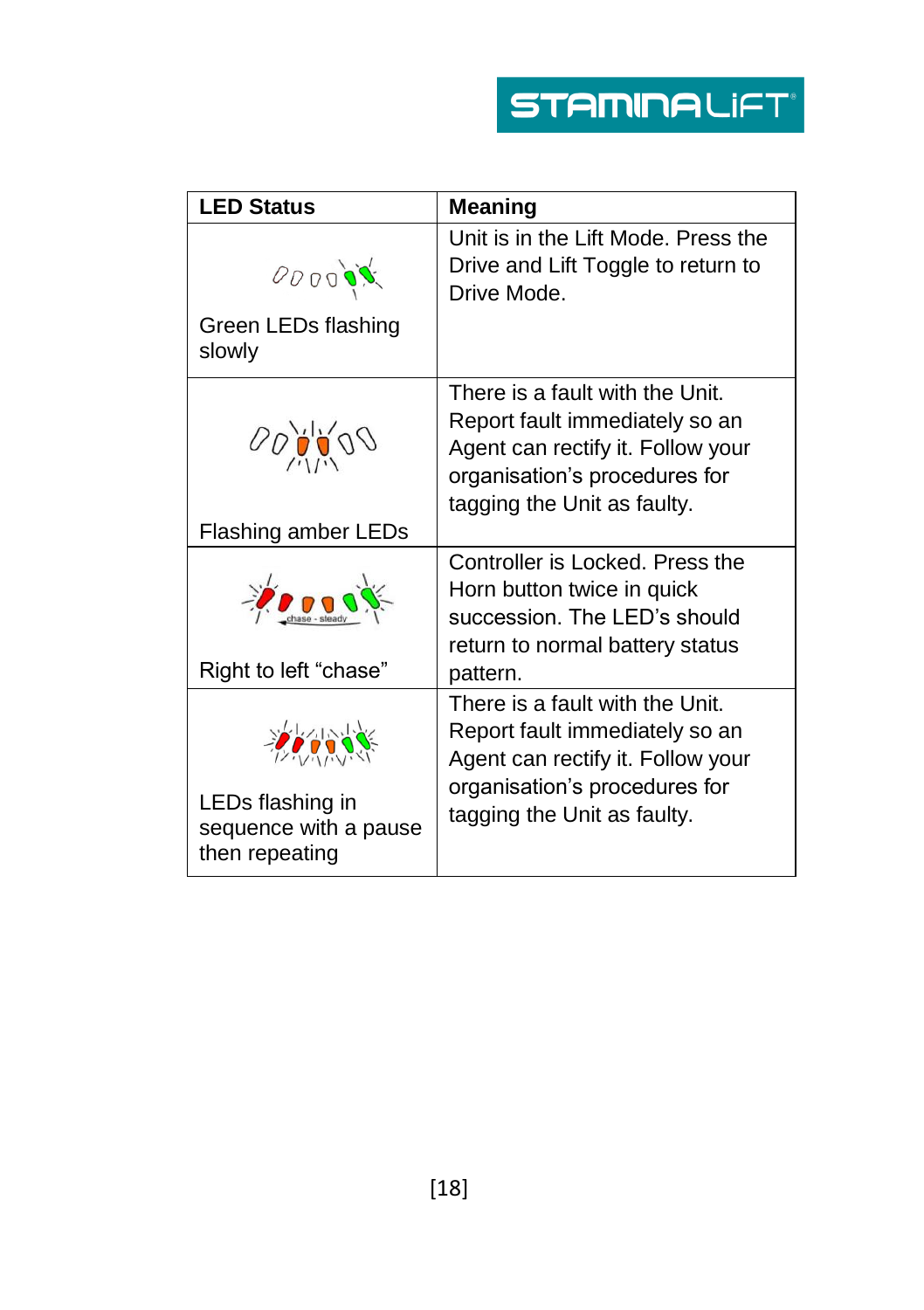# <span id="page-18-0"></span>**2.6. Battery Charger**



| <b>Component</b> | <b>Description</b>                 |
|------------------|------------------------------------|
| Power Switch     | Flick up for "on", down for "off". |
|                  | Switch should illuminate when      |
|                  | Charger is powered.                |
| Charging         | Green LED flashes rapidly whilst   |
| Indicator        | boost charging, reducing to        |
|                  | continuous illumination as battery |
|                  | charges                            |

# <span id="page-18-1"></span>**2.7. Batteries**

The unit uses sealed, maintenance free batteries to provide power for use. These batteries are only to be replaced by an agent.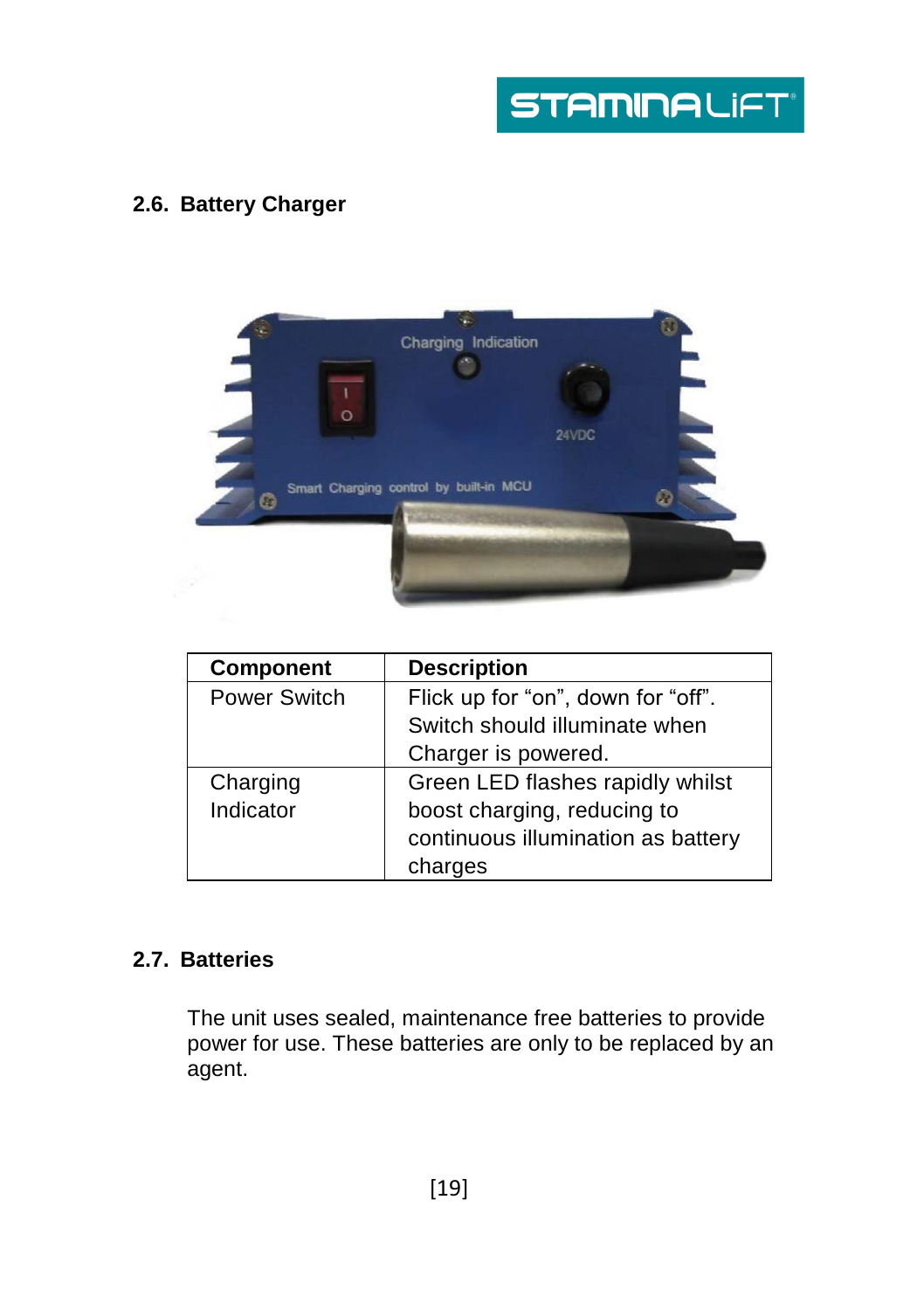

#### <span id="page-19-0"></span>**2.8. Operating Conditions**

The unit is designed for operation and storage in a clean indoor environment with the following characteristics:

- Operating temperature of  $+10$  to  $+40^{\circ}$ C.
- Operating relative humidity of 30% to 75%.
- Storage and transport temperature of -10 to  $+65^{\circ}$  C.
- Storage and transport relative humidity of 10% to 90%.
- Maximum slope of  $\pm 7^{\circ}$ .

The unit may be used, under cover, for brief periods outdoors, but must not be exposed to rain or parked in direct sunlight.

The unit must only be operated on carpet or solid smooth surfaces such as concrete or linoleum. It must not be used on gravel, sand or other loose uneven surfaces. Avoid wet surfaces as the unit may lose traction.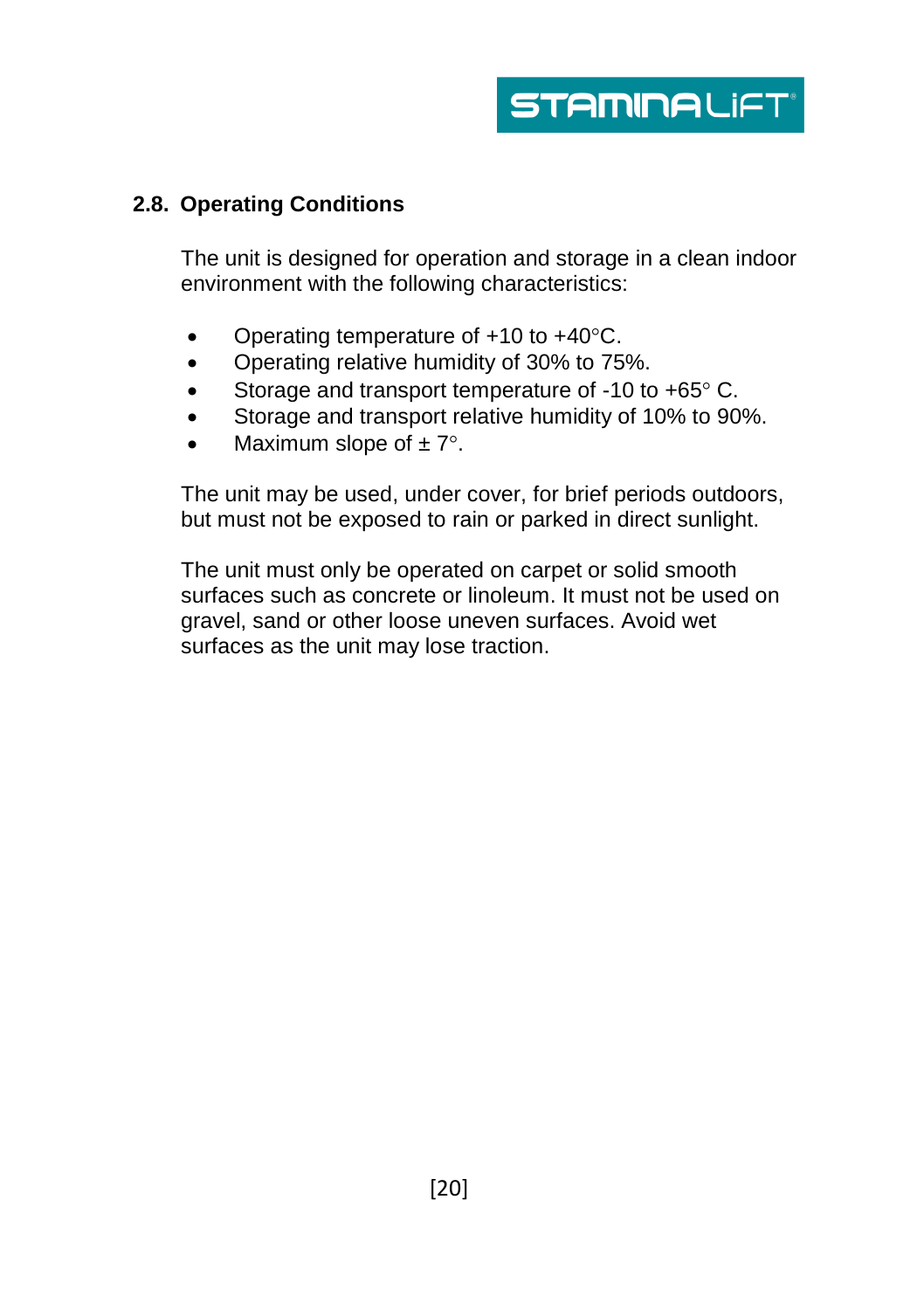

# <span id="page-20-0"></span>**3. Operation**

#### <span id="page-20-1"></span>**3.1. Preparation for use**



#### PRECAUTION:

The Unit must only be operated by persons who have been trained to use it by an Agent.

- Before using the unit, review the general safety instructions in Section 1.3.
- Ensure you are familiar with the key components and functions described in Section 2.
- Carry out a visual inspection of the unit to ensure nothing is damaged or missing.
- Ensure any loose, faded, or otherwise damaged warning labels are noted for repair immediately. Do not operate the unit unless the correct warning labels are present.
- Switch off the Charger and disconnect it from the Controller's Charging Socket. Carefully coil and store the cables so they do not present a hazard to others.
- Adjust the Handle to a comfortable height.
- Ensure the Emergency Button is pressed in.
- Press the Controller On/Off Button, if the device turns on the Emergency Stop Button is faulty. Do not use the Unit.
- If the Emergency Stop Button is working, release it.
- Press the Controller On/Off Button to turn the device on.
- Use the information gauge to ensure that the Battery has adequate charge. If not, charge according to instructions in Section 3.6.
- Turn the Speed Control Knob fully anti-clockwise.
- Check the brakes are working correctly by slowly pushing the joystick. Once the unit has started moving release the Joystick. The brakes should automatically apply and stop the Unit. If this does not happen the brakes are faulty; do not use the Unit.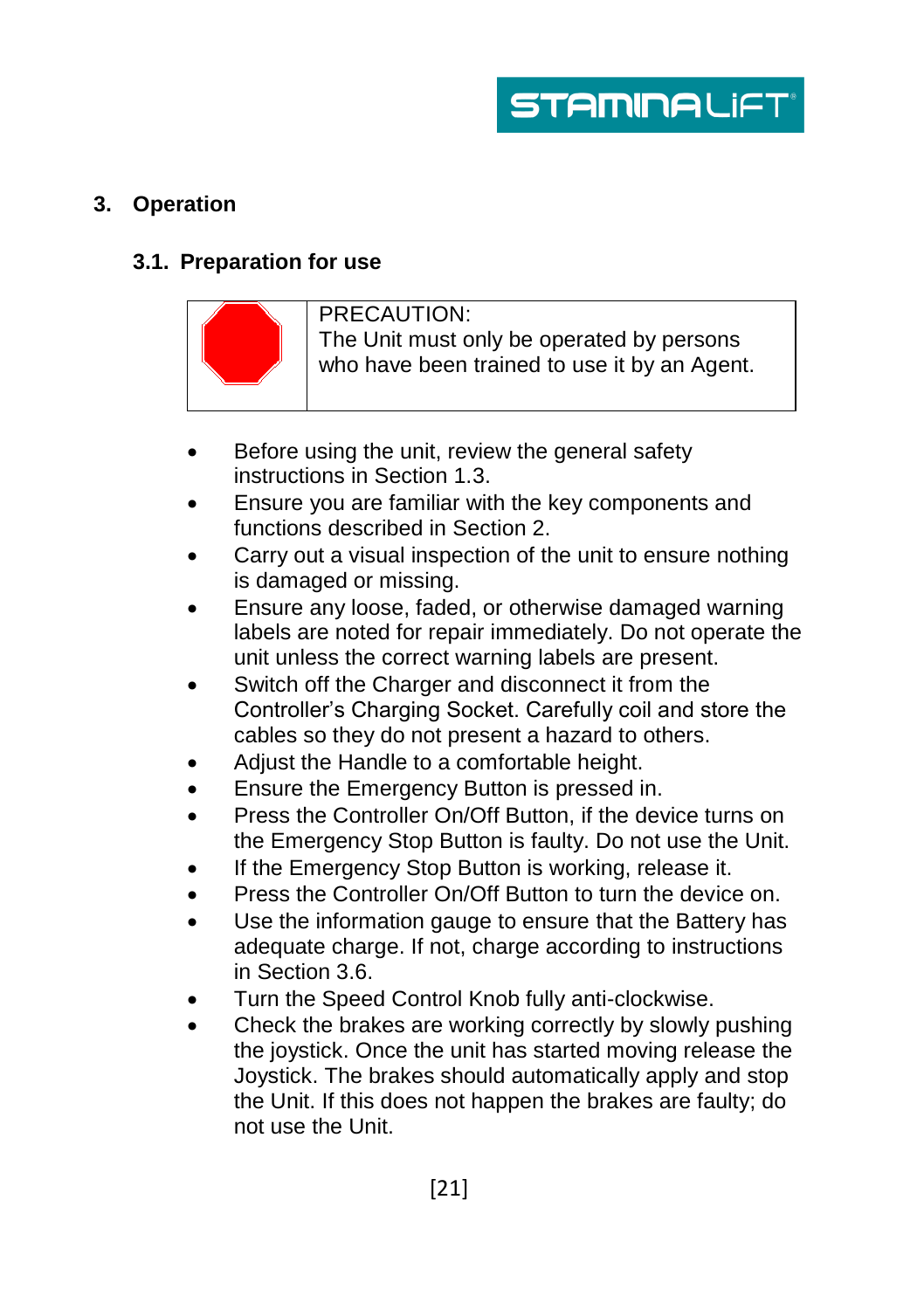- Check the Bypass Systems. Raise Jaws as normal with no bed/stretcher attached. Press and hold the Bypass System – Jaw Lower Button to ensure the jaws lower. Press and hold the Bypass System – Jaw Open Button to ensure the jaws open.
- Press the Horn button. If it does not sound report the fault. Do not operate the machine until rectified.
- Check correct operation of Jaw In/Out Toggle

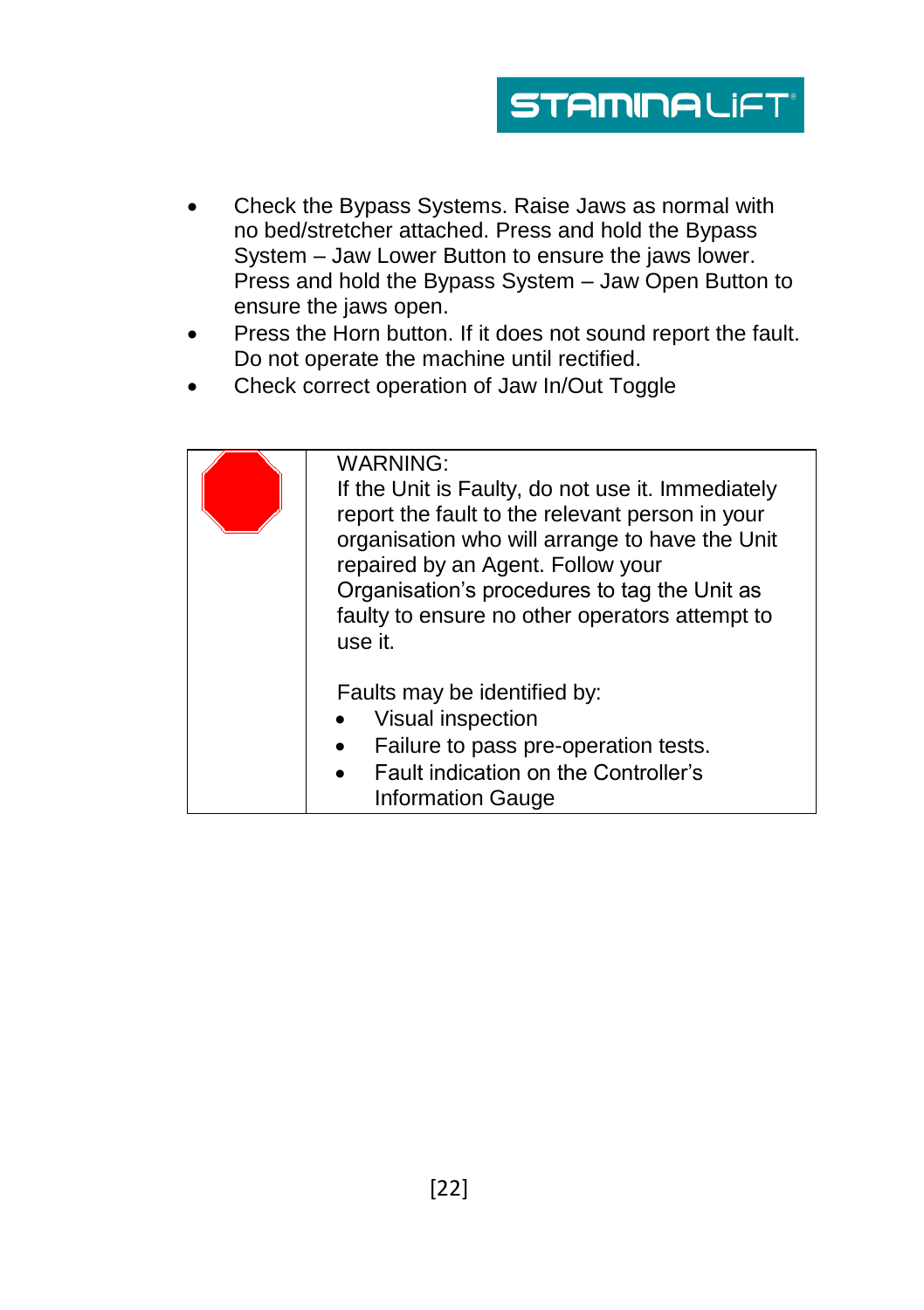# <span id="page-22-0"></span>**3.2. Basic Operation**

- Before driving the Unit (with or without a bed/stretcher attached) ensure that the Jaw Height Indicator is illuminated green. If not, ensure controller is in Lift mode, push the Joystick forward until the indicator illuminates green. Press the Drive and Lift Toggle Button to return to Drive Mode.
- In tight spaces or busy areas operate the Unit at a low speed (Speed Control Knob fully Anti-clockwise. Only increase the speed (by turning Knob clock-wise) where it is safe to do so.
- Push the Joystick in the desired direction of travel.
- Remember that the Unit speed will increase in proportion to the Joystick's distance from the centre position. Be aware that there will be a slight "ramp up" time for the Unit to reach the desired speed.
- Release the Joystick to stop movement.
- If at any stage the Battery charge is low do not attempt to lift a bed/stretcher. Recharge immediately.
- When reversing, move the Handle to a convenient position to make it more comfortable to operate and to clear feet.
- When leaving the Unit, choose a location which is out of the way and make sure the Emergency Stop Button is pushed in to prevent inadvertent operation.
- Do not drive over foreign objects on the floor as this may damage the non-marking wheels.
- Where available, use corridor mirrors for checking around corners.
- Before entering an elevator raise the Handle to the fully upright position. Be careful not to bump the Emergency Stop Button by accident.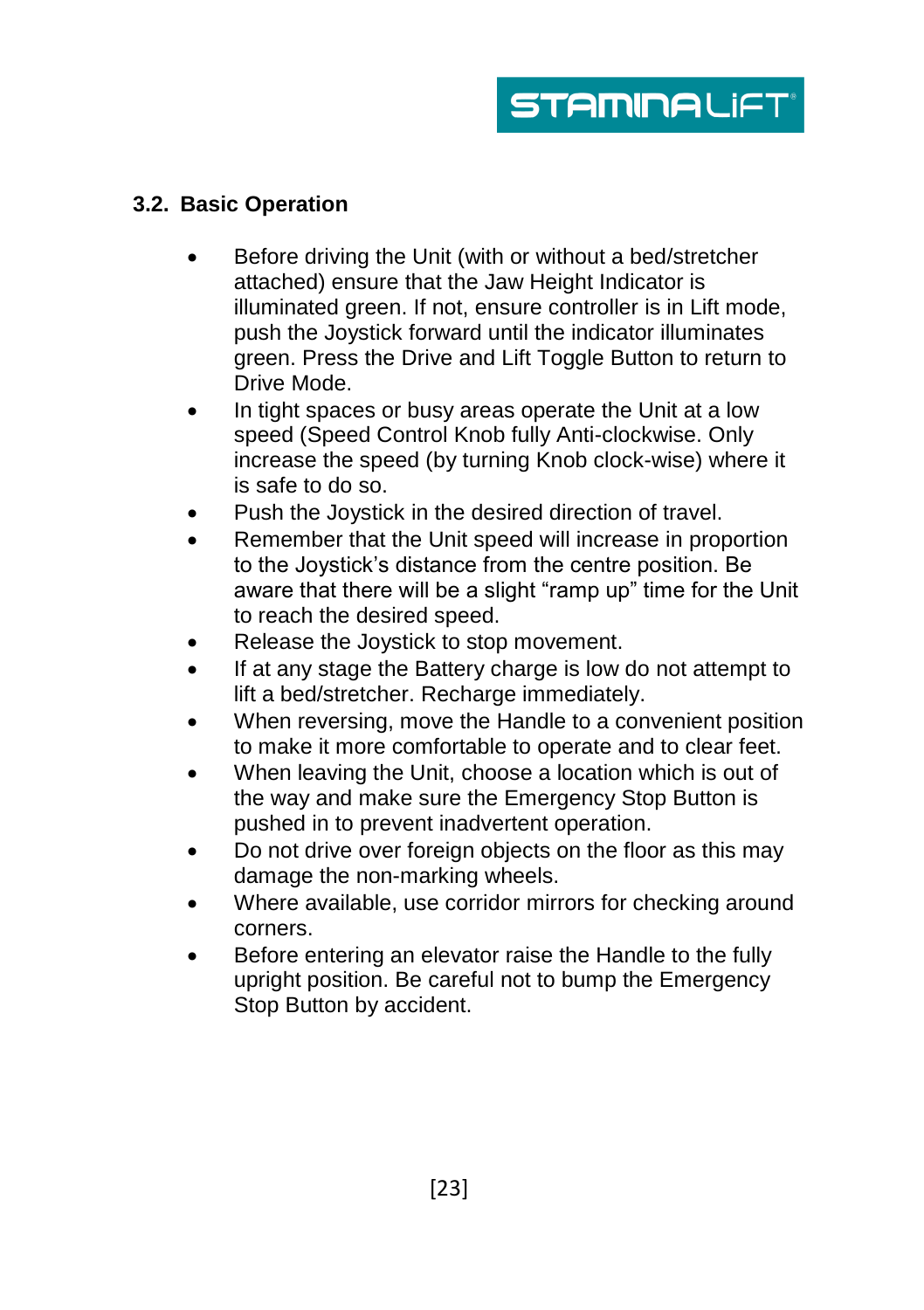**STAMINALIFT** 

| PRECAUTION: |                                                                                                                                                                                                                                                                                                                                                                                                                                                                                                                                                                                                                                                                                                                                                                                                                                                                                                                                                     |  |
|-------------|-----------------------------------------------------------------------------------------------------------------------------------------------------------------------------------------------------------------------------------------------------------------------------------------------------------------------------------------------------------------------------------------------------------------------------------------------------------------------------------------------------------------------------------------------------------------------------------------------------------------------------------------------------------------------------------------------------------------------------------------------------------------------------------------------------------------------------------------------------------------------------------------------------------------------------------------------------|--|
|             | When transporting patients with elevated<br>sensitivity to minor collisions, care must be<br>taken and beds/stretchers must only be moved<br>with a second operator to supervise movement<br>at the foot of the bed/stretcher.<br>Only lower and release the bed/stretcher on<br>flat, level ground.<br>Position the bed/stretcher so that the Unit<br>can engage with it, and so that there is<br>adequate space to move it.<br>Ensure the bed/stretcher steering locks and<br>brake locks are disengaged.<br>All ancillary tubes and cables must be<br>disconnected from the wall as per hospital<br>standard practices.<br>Chassis covers can only be removed by<br>trained service personnel<br>The TS5000 is designed to move acute<br>care beds and stretchers in a hospital<br>environment. Certain bed/patient<br>combinations may not be appropriate for<br>this device. Unsuitable beds are to be<br>identified by trained hospital staff |  |
|             | Situations to be prepared for include:<br>Persons stepping out of doorways.<br>Persons (especially small children) or<br>$\bullet$<br>objects behind you when reversing.<br>Hearing impaired persons not able to hear<br>the horn<br><b>Tight spaces</b><br>Slopes                                                                                                                                                                                                                                                                                                                                                                                                                                                                                                                                                                                                                                                                                  |  |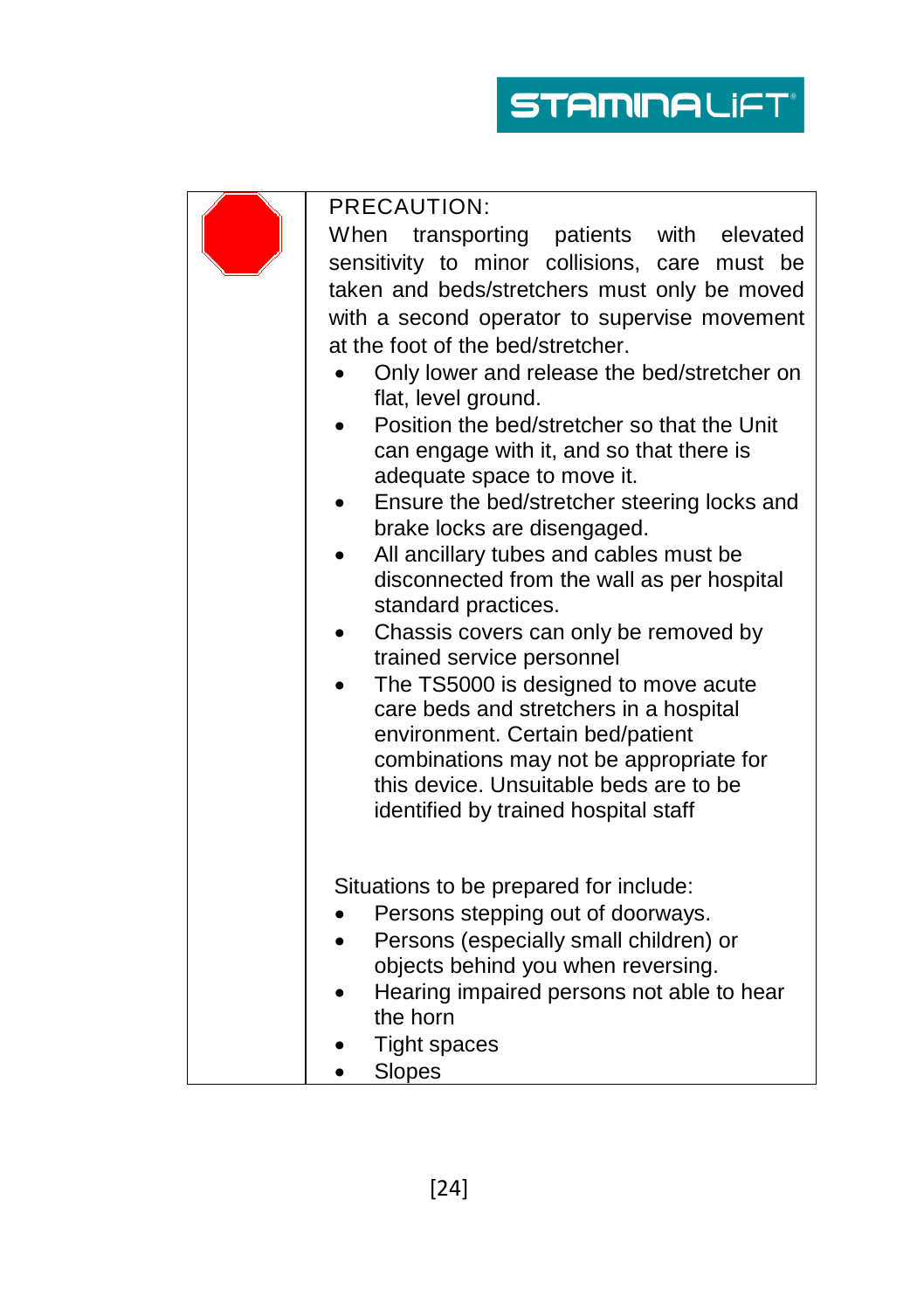# <span id="page-24-0"></span>**3.3. Adjust Jaws to suit different sized wheels**

The jaws of the TS5000 can be adjusted to suit 125mm, 150mm and 200mm diameter castor wheels. The blocks can be raised and seated to one of three positions while remaining attached to the machine. The pivoting flap can be positioned up or down.

| <b>Wheel Size</b> | <b>Description</b>                                                                                               |
|-------------------|------------------------------------------------------------------------------------------------------------------|
| Ø125mm<br>12      | Wheel Diameter: 125mm<br>Flap Position: Down<br>Block Position: Closest to flap -<br>aligned with Ø125mm marker  |
| Ø150mm            | Wheel Diameter: 150mm<br>Flap Position: Down<br>Block Position: Centre position -<br>aligned with Ø150mm marker  |
| Ø200mm            | Wheel Diameter: 200mm<br>Flap Position: Up<br>Block Position: Furthest from flap -<br>aligned with Ø200mm marker |

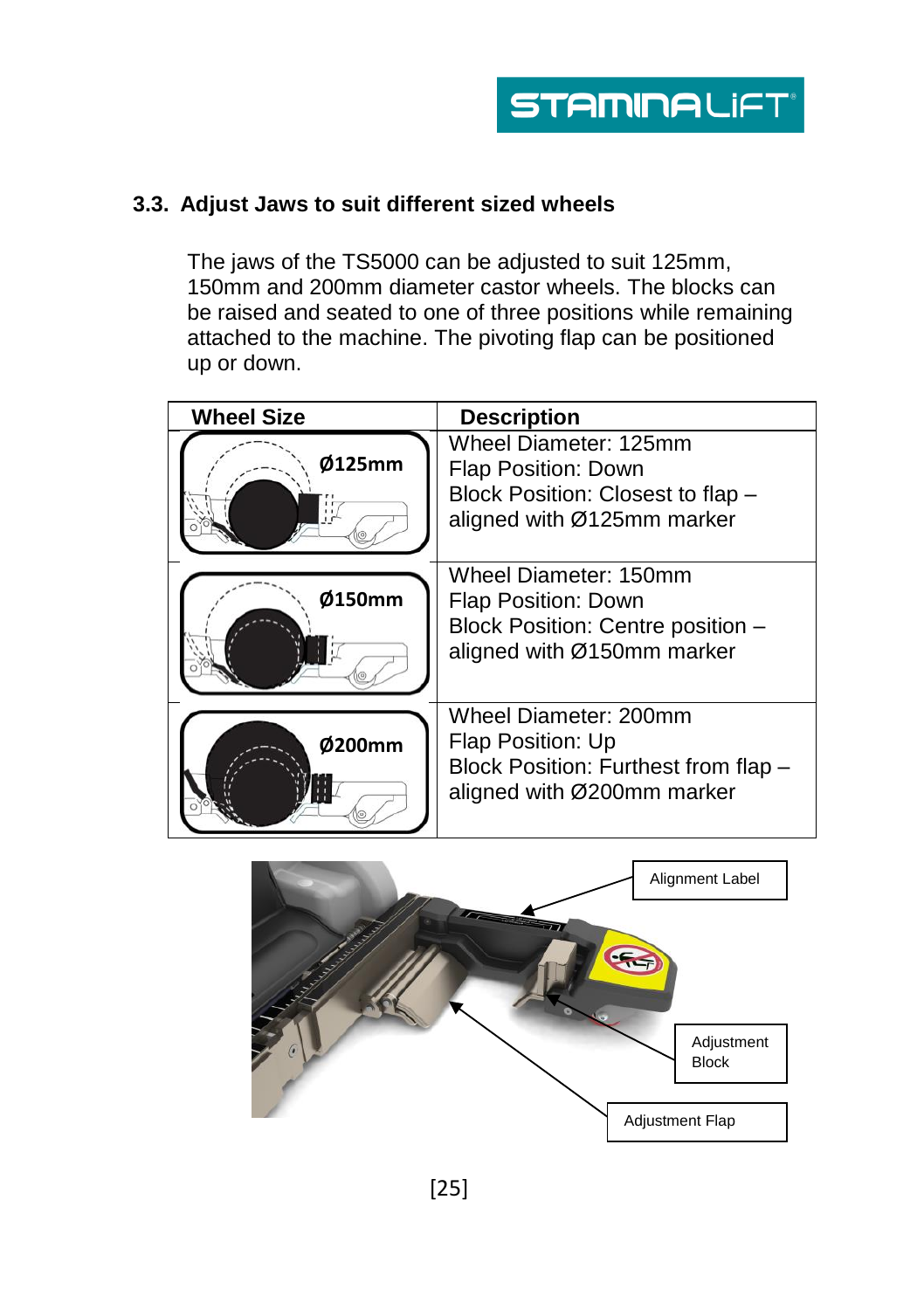# <span id="page-25-0"></span>**3.4. Moving Bed or Stretcher**

- Drive the Unit slowly up to the end of the bed/stretcher, trying to align the Unit centrally with the bed/stretcher.
- Ensure that the casters of the bed/stretcher are aligned and pointing towards the bed/stretcher mover.
- Change to Lift Mode and lower the Jaw Mechanism until the Jaw Indicator illuminates red.
- Use the Jaw Width Toggle to adjust the width of the Jaws to be greater than the overall width of the bed/stretchers castor wheels.
- Consider the size of the wheels on the bed/stretcher and adjust Jaw Flaps appropriately. Refer Section 3.3.
- Change to drive mode and drive the Unit forward until the Jaw Mechanism captures the bed/stretcher wheels.
- Use the jaw width adjustment switch to reduce the width of the Jaws until they are securely engaged around the bed/stretcher wheels.
- Change to lift mode and lift the Jaw Mechanism until the Jaw Height Indicator illuminates green. Observe the bed/stretcher as it is lifting to ensure no obstructions.
- **Before driving, ensure all the patient peripherals (e.g.** drips, monitors etc.) are attached to the bed/stretcher and not on separate trolleys.
- When the bed/stretcher has reached it's destination, change to Lift mode and lower the Jaw Mechanism. Take care to lower the bed/stretcher slowly.
- Use the Jaw Width Toggle to spread the Jaws until they are clear of the bed/stretcher wheels.
- Change to drive mode and reverse the Unit away from the bed/stretcher.
- Change to Lift Mode and raise the Jaw Mechanism until the Jaw Height Indicator illuminates green.
- Change to drive mode to drive the unit away.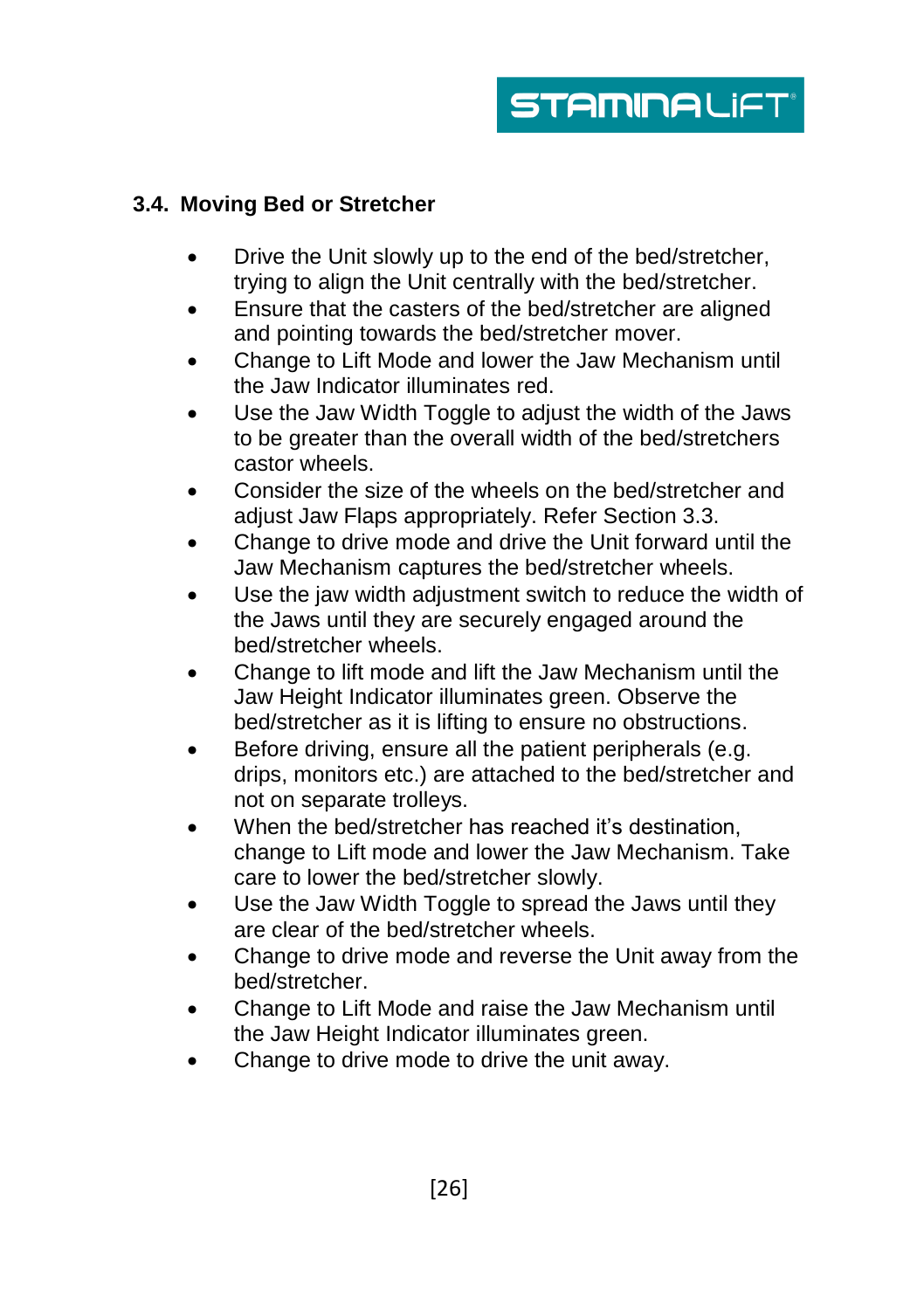

#### <span id="page-26-0"></span>**3.5. Moving Bed/Patient Combinations Over 500kg**

- These loads must only be moved with at the assistance of an additional person.
- Best performance is achieved by engaging the Unit at the foot of the bed/stretcher.
- The assistant must guide the head of the bed/stretcher. Little force is required as the unit will drive the bed/stretcher, but the assistant will be required to direct the bed/stretcher, especially around corners and into tight spaces such as lifts.

#### <span id="page-26-1"></span>**3.6. Storage**

Store the Unit in an area with restricted public access to avoid improper use. Lock the controller when unit is not in use.

 For storage, turn the Unit off using the On/Off button on the Controller. Depress the Emergency Stop Button.

# <span id="page-26-2"></span>**3.7. Charging**

- It is recommended that the Unit batteries are charged at the end of each day's use. The batteries cannot be overcharged; frequent charging will prolong battery life.
- When the battery charge indicator is in the red, the batteries will need to be charged for eight hours.
- To charge the unit, firstly ensure that the E-Stop is not depressed. Insert the EPS2410 battery charger plug into the controller charging socket. Plug in and switch on charger at the mains supply. Turn the Charger on and check that the Charging Indicator on the Charger is green.
- The green LED on the charger will flash rapidly (3 Flashes per second) when the charger is boost charging, and more slowly (1 flash per second) once the battery is above 80%.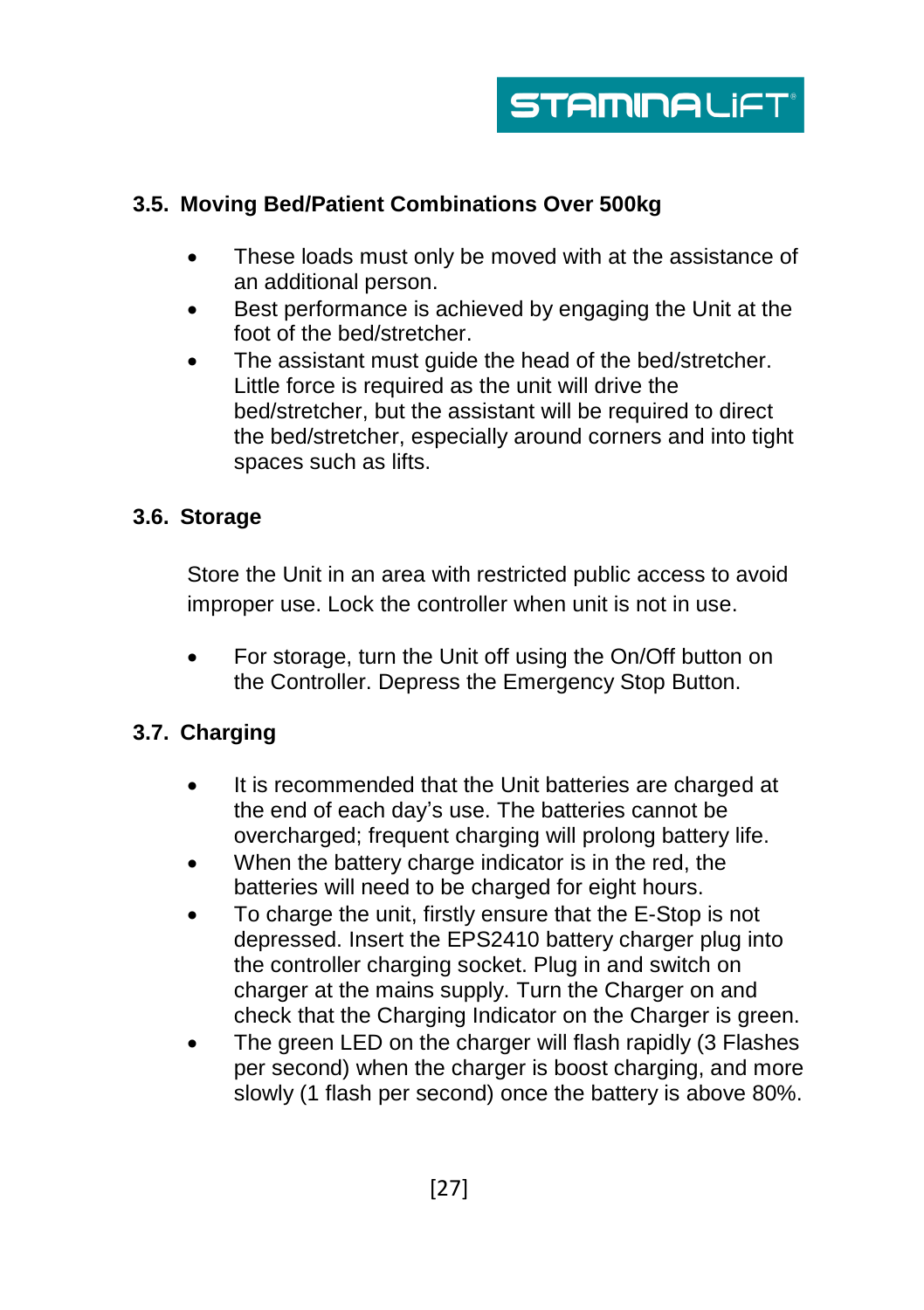

At 100% the LED will stop flashing and illuminate continuously.

#### <span id="page-27-0"></span>**3.8. Locking the Controller**

Locking the Controller helps to prevent unauthorized users from operating the Unit.

#### To lock:

Press and hold the On/Off button for approximately 4 seconds until the horn beeps twice in quick succession (at the same time all the LEDs on the information gauge will flash twice).

#### To Unlock:

Press the On/Off button to turn on the Unit. The LEDs should be flashing in a "chase" pattern from right to left. Press the horn button twice in quick succession. The LEDs should return to the normal battery status pattern. Always lock the Controller when leaving the Unit unattended.

# <span id="page-27-1"></span>**3.9. Bypass Systems**

In case of a controller failure the Bypass System makes it possible to release the captured bed and manually move the machine. Before activating the Bypass Systems depress the Emergency Stop Button.

- Jaw Lower Bypass The jaw lower bypass will lower the jaws to their minimum height when depressed and held.
- Jaw Open Bypass The jaw open bypass will open the jaws to their maximum width when depressed and held.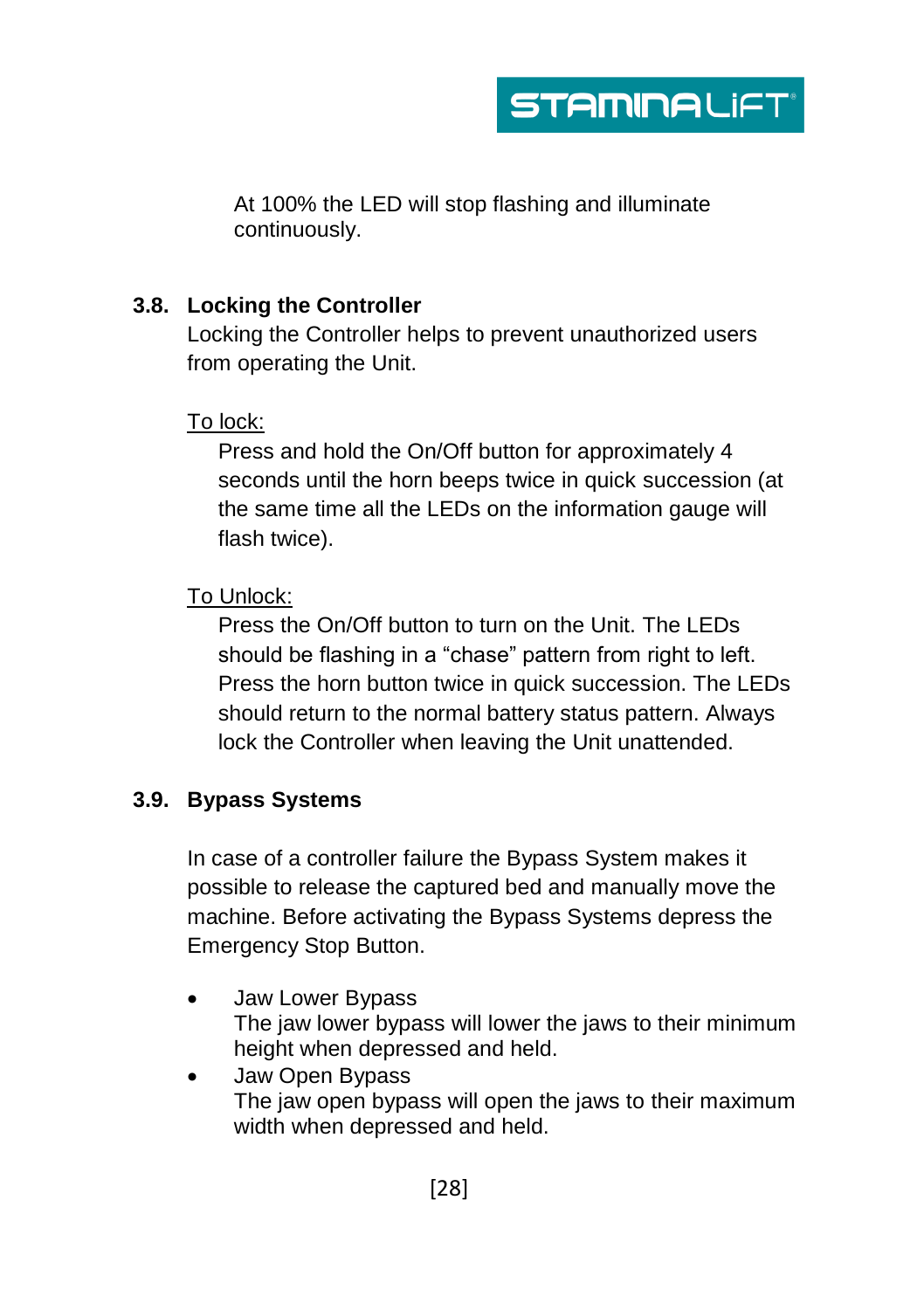#### <span id="page-28-0"></span>**4. Maintenance**

# <span id="page-28-1"></span>**4.1. Unpacking and Commissioning**

The Unit must only be unpacked and commissioned by an Agent.

# <span id="page-28-2"></span>**4.2. Decontamination**

Turn the Unit off at the Controller and push in the Emergency Stop Button before commencing cleaning to prevent inadvertent operation of any functions.

To ensure the Unit does not pose a risk of contamination, the covers must be cleaned thoroughly using standard hospital issue isopropyl alcohol wipes:

- Immediately upon the spillage of any substance onto the Unit, and
- At least weekly (i.e. as a regular preventative regime).
- The covers must be removed and the inside of the Unit must be cleaned (top-side and under-side) as part of a regular 6-monthly service carried out by an Agent.

# <span id="page-28-3"></span>**4.3. Cleaning of Charger**

If the Charger becomes dusty, wipe with a soft, dry lint-free cloth. Ensure the Charger is disconnected from the mains supply before cleaning. Do not use liquid or abrasive cleaners.

#### <span id="page-28-4"></span>**4.4. Servicing**

The Unit must only be serviced by an Agent.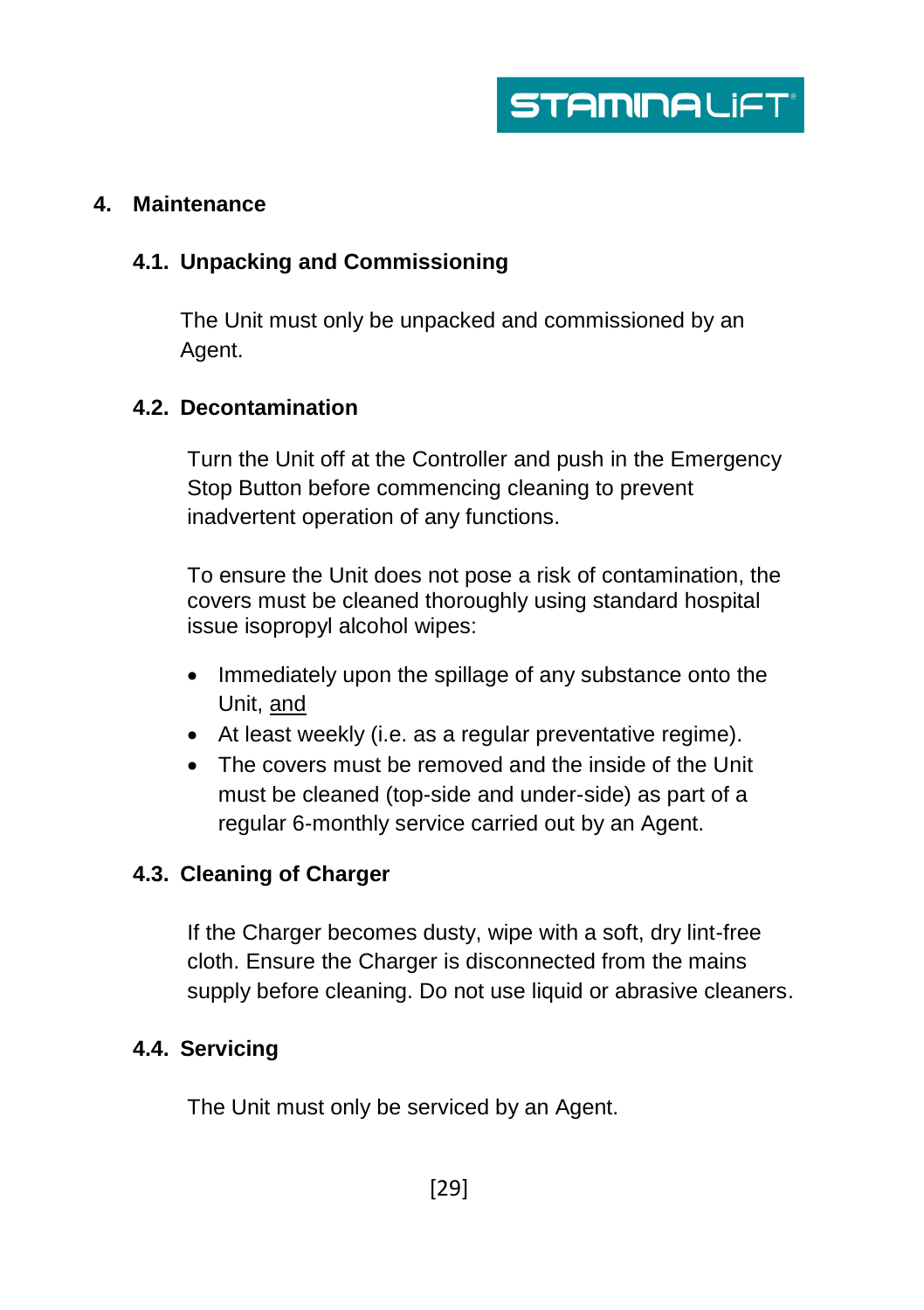# <span id="page-29-0"></span>**4.5. Replacement of Parts**

For part replacement, contact an Agent. The mains power supply cord must be replaced (as per the specified power lead for the region in which the TS5000 is to operate) if faulty. It must not be serviced or repaired.

# <span id="page-29-1"></span>**4.6. Transportation**

If the Unit needs to be transported (i.e. moved while not under its own power), observe the following:

- Ensure the Unit is switched off with the Emergency Stop Button depressed.
- If lifting of the Unit is required, use appropriate lifting equipment with a safe working load of at least 160kg.
- Orientation Ensure the Unit is positioned on it's wheels. Do not lie on it's side.
- Stacking Do not stack units on top of each other.

# <span id="page-29-2"></span>**4.7. Disposal**

The Unit contains sealed, maintenance free batteries and electronic components. Dispose of in accordance with local Regulations.



This product has been supplied by an environmentally aware manufacturer. Please recycle this product at the end of its life in accordance with your local regulations. This product may contain substances that could be harmful to the environment if disposed of in a landfill.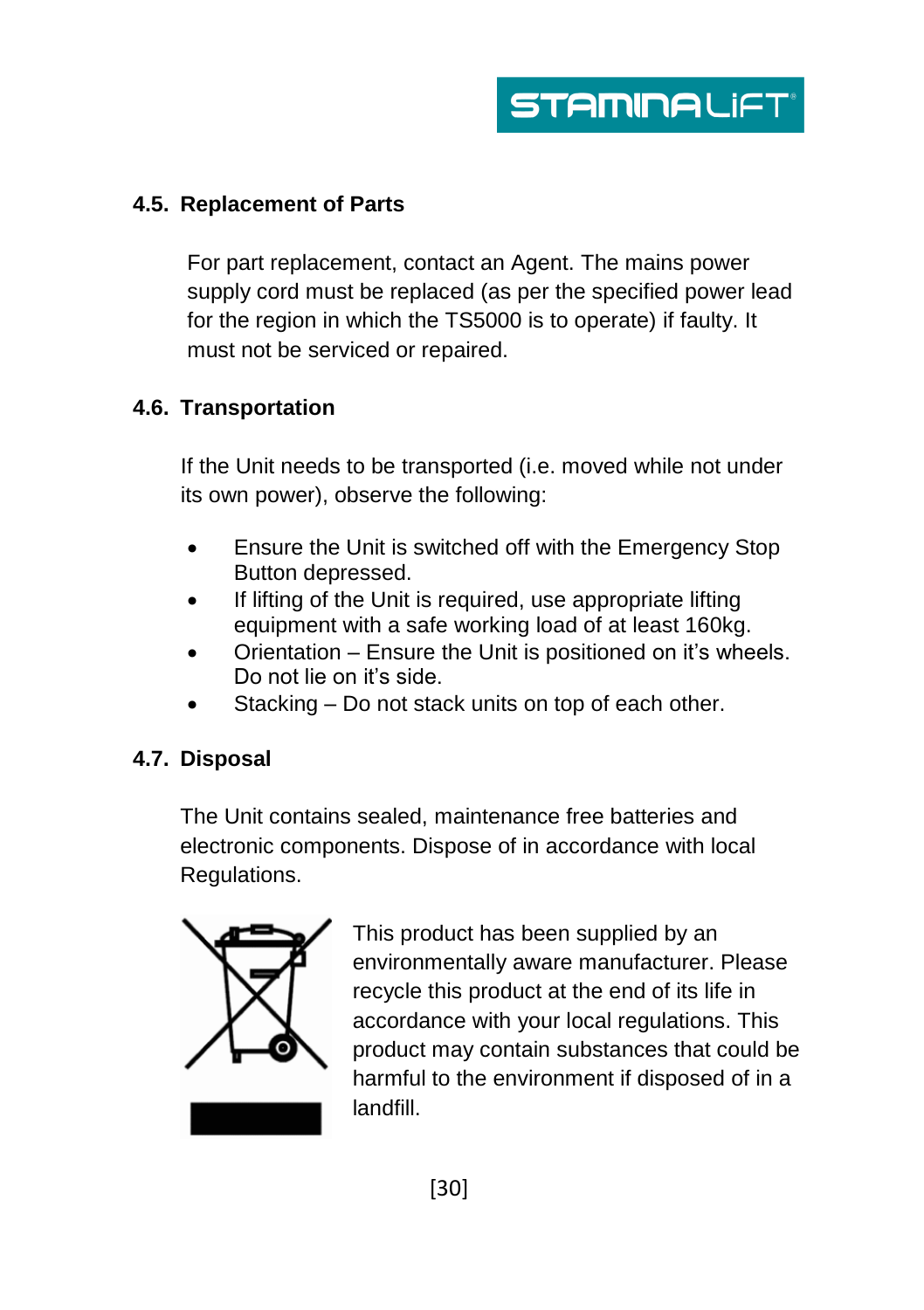

# <span id="page-30-0"></span>**5. Troubleshooting**



The information gauge provides important feedback for troubleshooting faults. Refer to Section 2.4 for details. If the fault cannot be solved through the Information gauge, contact an Agent for assistance.

#### <span id="page-30-1"></span>**6. Other Information**

#### <span id="page-30-2"></span>**6.1. Approved Beds & Stretchers**

Contact your agent to enquire about compatibility of the Staminalift TS5000 with your bed and stretcher needs.

#### <span id="page-30-3"></span>**6.2. Warranty Conditions**

The Unit is warranted by the Company to be free from faulty materials or workmanship for a period of twelve months or 1 year from date of purchase. This can be extended to 2 years by arranging a servicing agreement with your local agent. If any defect is found within the warranty period, the company will repair, or at its discretion replace the Unit without charge for materials or labour. Batteries which carry a 12 month warranty only are excluded from the extended warranty agreement.

The Warranty is subject to the provisions that the Unit:

- Has been used solely in accordance with this Manual.
- Has been properly charged in accordance with this Manual.